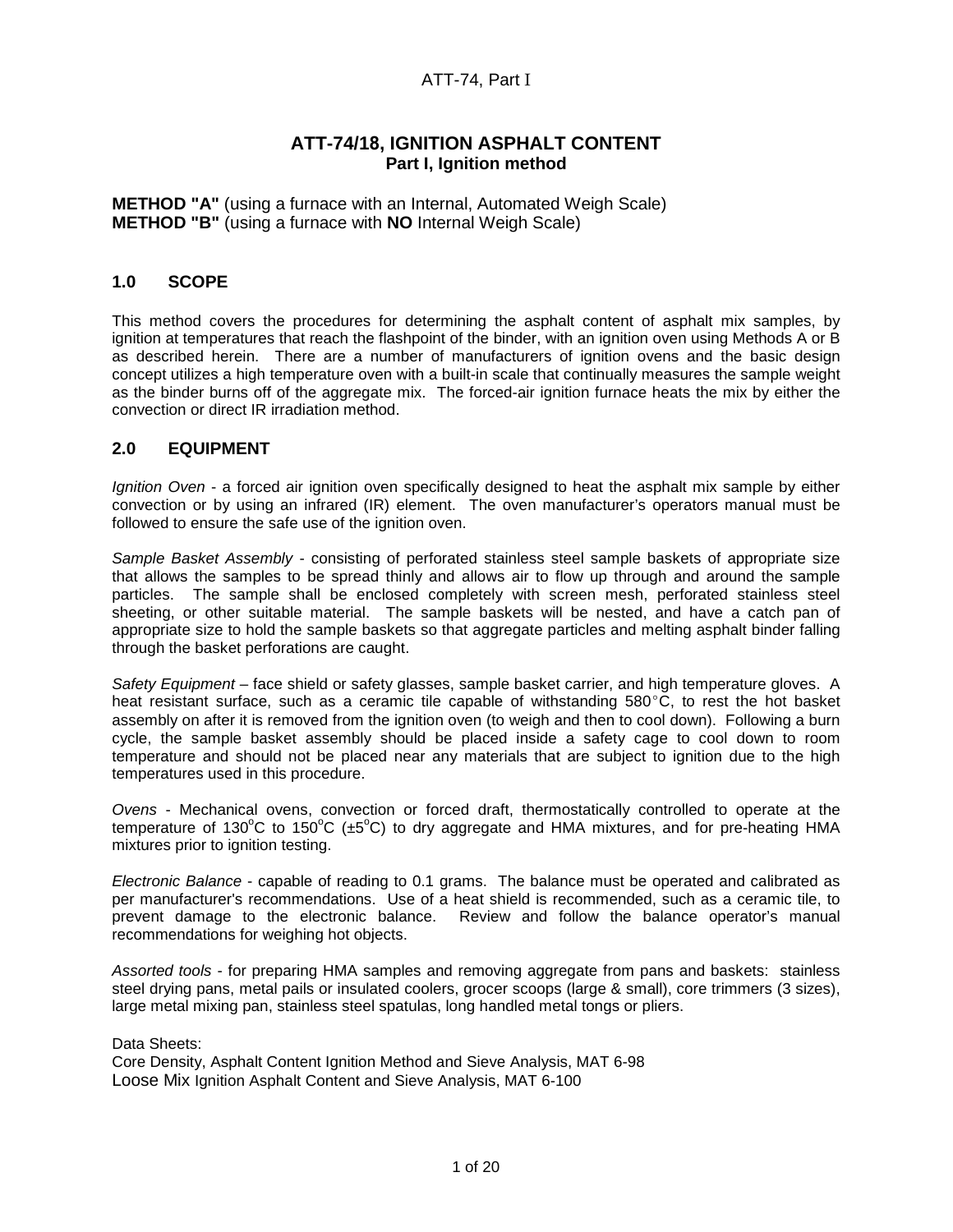# **3.0 PROCEDURE**

The test is performed on samples of at least **2000** grams for Quality Assurance Testing and Quality Control Testing where a sieve analysis is required.

For Quality Control tests, samples as small as **1200** grams may be used, when quick asphalt content results are required, and a gradation is not required. However, a correction factor must be done at this weight and the results from small sample sizes cannot be used to show cause for an Appeal.

# **3.0.1 Theory of Operation**

The binder ignition oven test method arose out of a desire to reduce the use of solvents in asphalt laboratories.

There are a number of different manufacturers of this equipment. The general design concept uses a high temperature oven specifically designed for incineration and capable of operating at temperatures above  $400^{\circ}$ C.

A hot mix asphalt sample is dried to a constant weight, weighed, then equally divided and placed into two or three stainless steel perforated baskets that nest together with a bottom catch pan and top cover. The sample basket holes are small enough to minimize loss of mix during the burn cycle. This basket assembly is placed onto the ignition oven hearth tray. The hearth tray is mounted on four ceramic support tubes, which are in turn mounted on a digital balance platform - this integrated weighing system continually measures the binder loss during combustion and displays the mass loss and the % loss. The test continues until the weight loss stabilizes and an alarm will sound to indicate that the burn is complete.

The ovens exhaust duct vents fumes produced during the ignition to a suitable ventilation system.

## **3.1 SAMPLE PREPARATION**

# **3.1.1 Cores**

Coring may degrade the aggregate; therefore the asphalt core outside cut rock must be removed with the core trimmers. The trimming procedure is described later in this section.

If the cores are for quality assurance testing, additional cores(s) may have to be obtained at the same offset but located longitudinally to the segment core so that, after sawing off the tack coat and trimming, the sample size meets the minimum 2000 gram test requirement.

After the wet density of each segment core is determined, (first core taken from each segment), the core is trimmed, as per Table 1, then the uncut and cut portions of the core are dried in separate tare pans to a constant weight, and the dry density is calculated, as described in "ATT-7 Density - Immersion Method".

The uncut rock portion of the density core is then combined with any additional core(s) uncut rock core mix portions needed to get the minimum 2000 gram sample dry weight. This combined core mix sample is loaded into the ignition baskets, and then the entire trimmed sample is processed in the ignition oven.

If performing appeal testing, as described in ATT-68, more than one core may be required from each location. Each set of cores for each location is considered to be one sample. To achieve the minimum 2000 gram sample weight, the uncut rock mix portions of the trimmed cores are combined and the combined sample is processed.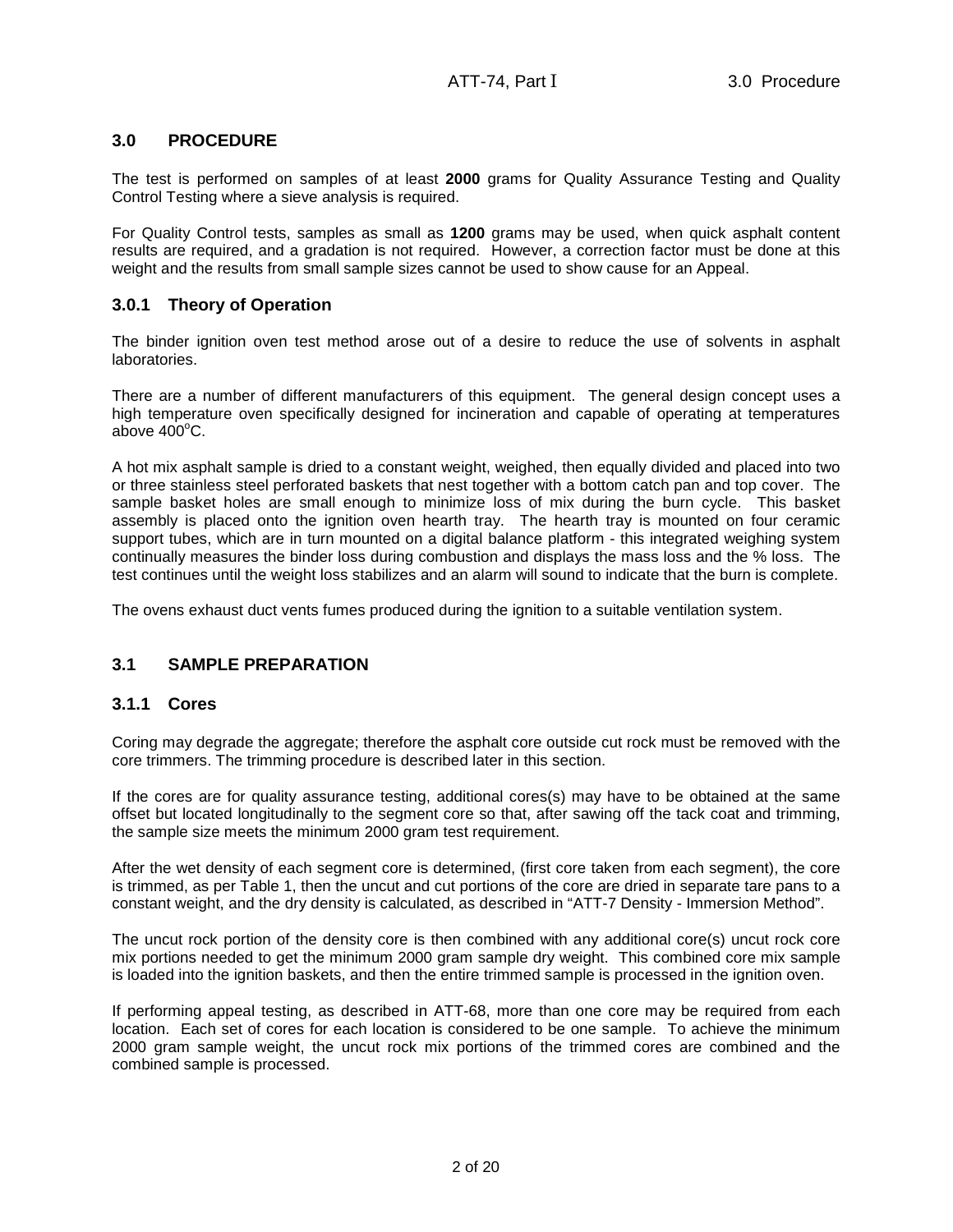

#### **ATT-74, Part I, Ignition Method CORE DENSITY, ASPHALT CONTENT AND SIEVE ANALYSIS IGNITION METHOD**

|             | PROJECT: | <b>HWY 2:80</b> | DATE LAID: | 23-Jul-1999           |  |  |  |
|-------------|----------|-----------------|------------|-----------------------|--|--|--|
|             | STATION: | $2 + 012$       | LOCATION:  | 2.0 $m$ Rt $\epsilon$ |  |  |  |
| MAT 6-98/13 | LOT NO.: | 23              | SEGMENT#:  |                       |  |  |  |

| <b>SEGMENT DENSITY</b>                                  |        | <b>ADDITIONAL CORE(S)</b><br>(if applicable)                                  | see ATT-74 Part I |
|---------------------------------------------------------|--------|-------------------------------------------------------------------------------|-------------------|
| <b>CORE THICKNESS</b><br>mm                             | 43     | DRY WT. CORE MIX + PAN<br>Q.<br>g                                             | 1849.7            |
| SAWED CORE WEIGHT<br>В.<br>g                            | 1797.8 | WT. OF TARE PAN @ 130°C<br>(PAN No. EEE)<br>R.<br>g                           | 798.5             |
| SATURATED SURFACE DRY WEIGHT<br>C.<br>g                 | 1801.7 | S. DRY WT. CORE MIX<br>$(Q - R)$<br>g                                         | 1051.2            |
| cm <sup>3</sup><br>VOLUME OF CORE<br>D.                 | 784.4  | <b>IGNITION DATA</b>                                                          |                   |
| kg/m <sup>3</sup><br><b>WET DENSITY</b><br>1000B/D<br>Е | 2291.9 | TOTAL DRY WT. CORE MIX<br>Т.<br>$(S + (H \cdot))$<br>g                        | 2085.6            |
| @ 130°C<br>DRY WT. CUT ROCK CORE MIX + PAN<br>Е.<br>g   | 1580.0 | <b>U.</b> WT. OF IGNITION BASKET @ 20°C<br>Basket No. A<br>g                  | 3485.1            |
| WT. OF TARE PAN<br>@ 130°C<br>(PAN No. EE)<br>G.<br>g   | 830.9  | <b>IGNITION BASKET WEIGHT CORRECTION FACTOR</b><br>v.                         | $-4.0$            |
| @ 130°C<br>н.<br>DRY WT. UNCUT ROCK CORE MIX + PAN<br>q | 1908.0 | W. WT. OF IGNITION BASKET @ 538°C<br>$(U + V)$<br>see Note 1<br>a             | 3481.1            |
| WT. OF TARE PAN<br>@ 130°C<br>(PANNo, E)<br>q           | 873.6  | X. WT. OF DRY AGG. + BASKET @ 538°C<br>see Note 2<br>q                        | 5457.2            |
| TOTAL DRY WT. OF CORE MIX<br>$(F-G) + (H-I)$<br>g       | 1783.5 | Y. WT. OF DRY AGG. FROM IGNITION<br>$(X - W)$<br>g                            | 1976.1            |
| WT. OF WATER<br>ĸ.<br>$(B-J)$<br>g                      | 14.3   | Z. WT. OF ASPHALT<br>$(T-Y)$<br>g                                             | 109.5             |
| MOISTURE CONTENT<br>%<br>(100 K/J)                      | 0.80   | AA. UNCORRECTED A SPHALT CONTENT<br>(100 Z/Y)<br>$\frac{0}{0}$                | 5.54              |
| CORE DRY DENSITY<br>(1000 J/D)<br>м.                    | 2274   | <b>BB.</b> IGNITION A SPHALT CORRECTION FACTOR<br>$\frac{0}{0}$               | $-0.61$           |
| AIRVOIDS CONTENT<br>N.                                  | 7.6    | CC. CORRECTED IGNITION ASPHALT CONTENT<br>$(AA+BB)$<br>$\frac{1}{2}$          | 4.93              |
| kg/m <sup>3</sup><br>LOT AVE. MARSHALL DENSITY<br>О.    | 2333   | TIME IGNITION OVEN BURN STARTED<br>hh:mm                                      | 13:00             |
| PERCENT COMPACTION<br>(100 M/O)<br>Р.                   | 97.5   | TIME IGNITION OVEN BURN COMPLETED<br>hh:mm                                    | 13:41             |
| TIME SAMPLE PLACED IN OVEN<br>hh:mm                     | 9:15   | <b>IGNITION TIME</b><br>hh:mm                                                 | 0:41              |
| TIME SAMPLE TAKEN OUT OF OVEN<br>hh:mm                  | 13:30  | Note 1:<br>Calculated weight using correction factor or actual weight @ 538°C |                   |
| <b>DRYING TIME</b><br>hh:mm                             | 4:15   | Includes ash brushed off pans and implements (fines correction).<br>Note 2:   |                   |

#### **SIEVE ANALYSIS CALCULATIONS**

| WT. OF DRY AGGREGATE (Y)<br>1976.1 |                                       |                                      |                                       |                                            | <b>TOLERANCES</b>                                                | <b>RECORD CALCULATIONS</b> |                            |  |
|------------------------------------|---------------------------------------|--------------------------------------|---------------------------------------|--------------------------------------------|------------------------------------------------------------------|----------------------------|----------------------------|--|
| <b>SIEVE</b><br><b>SIZE</b><br>μm  | <b>WEIGHT</b><br><b>RETAINED</b><br>g | <b>WEIGHT</b><br><b>PASSING</b><br>g | <b>PERCENT</b><br><b>PASSING</b><br>% | <b>JOB</b><br><b>MIX</b><br><b>FORMULA</b> | FOR THE LOT<br><b>MEAN FROM</b><br>THE JOB MIX<br><b>FORMULA</b> |                            |                            |  |
| 25 000                             | 0.0                                   | 1976.1                               | 100                                   | 100                                        | ± 5                                                              |                            |                            |  |
| 20 000                             | 0.0                                   | 1976.1                               | 100                                   | 100                                        | ± 5                                                              |                            |                            |  |
| 16 000                             | 4.1                                   | 1972.0                               | 100                                   | 100                                        | ± 5                                                              |                            |                            |  |
| 12 500                             | 193.5                                 | 1778.5                               | 90                                    | 87                                         | ± 5                                                              |                            |                            |  |
| 10 000                             | 375.5                                 | 1403.0                               | 71                                    | 74                                         | ± 5                                                              |                            |                            |  |
| 5 0 0 0                            | 395.2                                 | 1007.8                               | 51                                    | 53                                         | ± 5                                                              |                            |                            |  |
| 2 500                              |                                       | 1007.8                               | 51                                    |                                            |                                                                  |                            |                            |  |
| 1 2 5 0                            | 217.4                                 | 790.4                                | 40                                    | 42                                         | ± 3                                                              |                            |                            |  |
| 630                                | 296.4                                 | 494.0                                | 25                                    | 26                                         | ± 2                                                              |                            |                            |  |
| 315                                | 177.8                                 | 316.2                                | 16                                    | 17                                         | ± 2                                                              | DATE TESTED:               | 23-Jul-1999                |  |
| 160                                | 108.7                                 | 207.5                                | 10.5                                  | 10.0                                       | ± 1.5                                                            | TECHNOLOGIST:              | B. GOOD                    |  |
| 80                                 | 94.9                                  | 112.6                                | 5.7                                   | 6.1                                        | ± 1.5                                                            | <b>REMARKS:</b>            |                            |  |
| <b>TARE PAN</b>                    | 4.3                                   |                                      |                                       |                                            |                                                                  |                            |                            |  |
| <b>TOTAL WEIGHT</b><br>DD.         | 1867.8                                | <b>DIFFERENCE</b>                    | % DIFFERENCE                          | <b>MAXIMUM</b><br><b>DIFFERENCE</b>        |                                                                  |                            |                            |  |
| EE. DRY WASH WT. + PAN             | 3072.2                                | GG-DD                                | 100 HH / GG                           | <b>ALLOWED</b>                             |                                                                  |                            |                            |  |
| FF. TARE OF PAN                    | 1202.0                                |                                      |                                       |                                            |                                                                  |                            |                            |  |
| GG. DRY WASH WT. (EE-FF)           | 1870.2                                | 2.4<br>HH.                           | 0.13                                  | 0.50 %                                     |                                                                  |                            | enter data in shaded areas |  |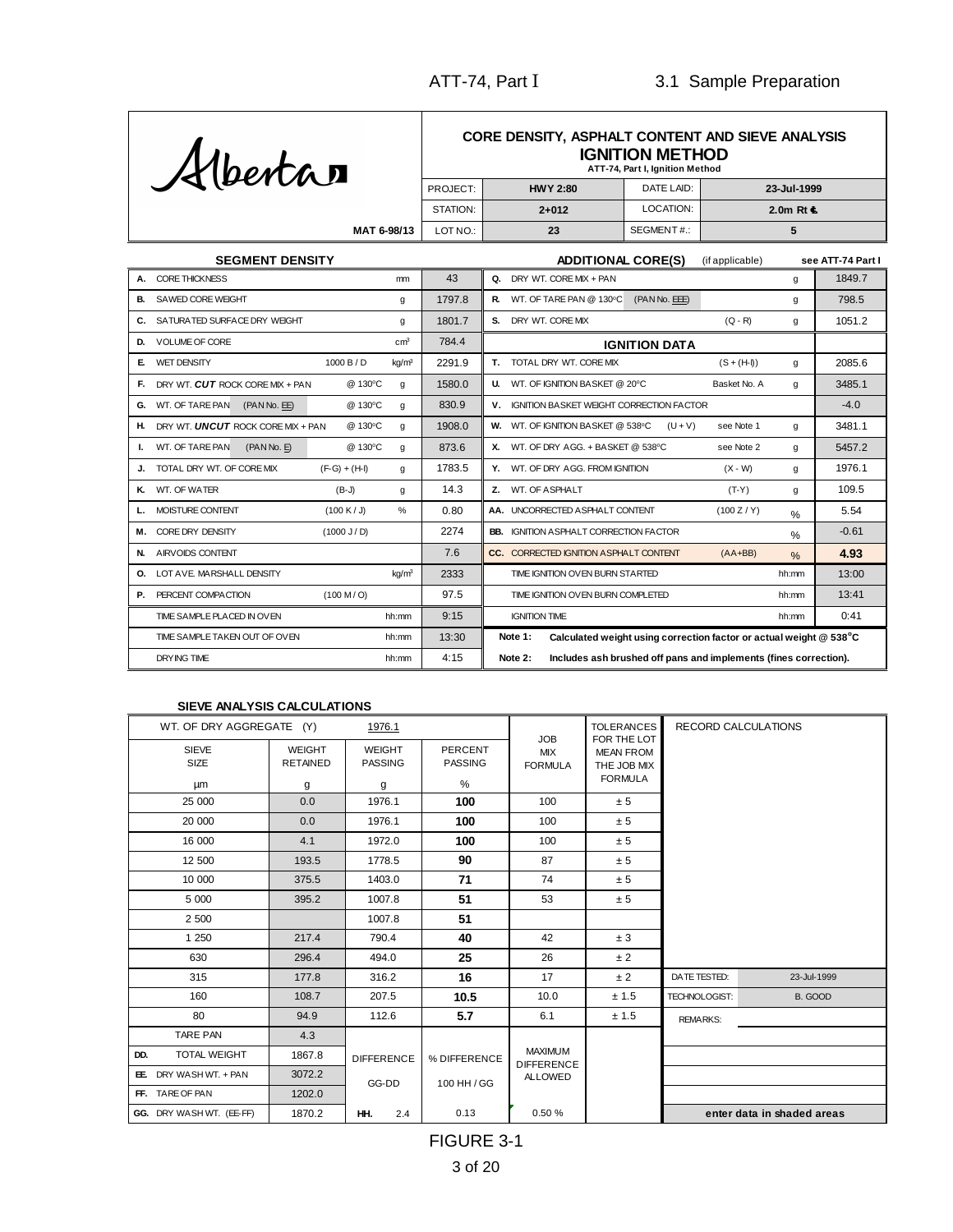

**MAT 6-100/13**

#### **ATT-74, Part I, Ignition Asphalt Content LOOSE MIX ASPHALT CONTENT AND SIEVE ANALYSIS IGNITION METHOD**

| PROJECT:        | <b>HWY 3:90</b> | REGION:       | <b>PEACE</b> |
|-----------------|-----------------|---------------|--------------|
| CONTRACT NO.: I | 12345           | DATE SAMPLED: | 23-Jul-2011  |
| LOT NO.:        | 54              | SAMPLE NO.: I |              |

|                                                                     | <b>MIX MOISTURE CONTENT</b>                    | see ATT-15, Part V |        | <b>IGNITION DATA</b>                                                          |       | see ATT-74, Part I |
|---------------------------------------------------------------------|------------------------------------------------|--------------------|--------|-------------------------------------------------------------------------------|-------|--------------------|
| А.                                                                  | WT. OF MOIST MIX SAMPLE + PAN<br>@ 130°C       | g                  | 1777.1 | K. WT. OF DRY MIX<br>@ 130°C<br>LINE"E" or LINE"J"                            | q     | 2085.7             |
|                                                                     | B. WT. OF DRY MIX SAMPLE + PAN<br>@ 130°C      | g                  | 1775.0 | L. WT. OF IGNITION BASKET<br>@ 20°C<br>BASKET No. A                           | a     | 3486.7             |
|                                                                     | C. WT. OF WATER<br>$(A-B)$                     | g                  | 2.1    | M. IGNITION BASKET WEIGHT CORRECTION FACTOR                                   | g     | $-5.6$             |
| D.                                                                  | WT. OF TARE PAN @ 130°C<br>(PAN No.)           | g                  | 650.5  | N. WT. OF IGNITION BASKET @ 538°C<br>$(L+M)$<br>see Note 1                    | g     | 3481.1             |
| E                                                                   | WT. DRY MIX SAMPLE<br>$(B-D)$                  | g                  | 1124.5 | <b>O.</b> WT. OF DRY AGG. + BASKET @ 538°C<br>see Note 2                      | g     | 5457.3             |
| F.                                                                  | <b>MIX MOISTURE CONTENT</b><br>(100 C/E)       | $\%$               | 0.19%  | P. WT. OF DRY AGGREGATE FROM IGNITION<br>$(O-N)$                              | q     | 1976.2             |
|                                                                     | TIME SAMPLE PLACED IN OVEN                     | hh:mm              | 13:15  | Q. WT. OF ASPHALT<br>$(K-P)$                                                  | q     | 109.5              |
|                                                                     | TIME SAMPLE TAKEN OUT OF OVEN                  | hh:mm              | 17:45  | R. UNCORRECTED ASPHALT CONTENT<br>100 (Q/P)                                   | %     | 5.54               |
|                                                                     | <b>DRYING TIME</b>                             | hh:mm              | 4:30   | S.<br><b>IGNITION ASPHALT CONTENT CORRECTION FACTOR</b>                       | $\%$  | $-0.61$            |
|                                                                     |                                                |                    |        | T. CORRECTED IGNITION ASPHALT CONTENT<br>$(R+S)$                              | %     | 4.93               |
|                                                                     |                                                |                    |        | TIME IGNITION OVEN BURN STARTED                                               | hh:mm | 13:00              |
|                                                                     |                                                |                    |        | TIME IGNITION OVEN BURN COMPLETED                                             | hh:mm | 13:43              |
|                                                                     |                                                |                    |        | <b>IGNITION TIME</b>                                                          | hh:mm | 0:43               |
| <b>WT. OF IGNITION SAMPLE</b><br>USING CALCULATED SAMPLE DRY WEIGHT |                                                |                    |        | <b>WT. OF IGNITION SAMPLE</b><br><b>USING OVEN DRIED SAMPLE</b>               |       |                    |
|                                                                     | G. WT. OF MOIST MIX + PAN or BASKET<br>@ 130°C | q                  | 3309.9 | G. WT. OF DRY MIX + PAN or BASKET<br>@ 130°C                                  | q     | 3306.0             |
| н.                                                                  | WT. OF PAN or BASKET<br>@ 130°C                | q                  | 1220.3 | H. WT. OF PAN or BASKET<br>@ 130°C                                            | q     | 1220.3             |
| Ι.                                                                  | WT. OF MOIST MIX<br>$(G-H)$                    | g                  | 2089.6 |                                                                               |       |                    |
|                                                                     | WT. OF DRY MIX<br>100 I / (100+F)              | q                  | 2085.7 | J. WT. OF DRY MIX<br>$(G-H)$                                                  | g     | 2085.7             |
|                                                                     |                                                |                    |        | Note 1:<br>Calculated weight using correction factor or actual weight @ 538°C |       |                    |
|                                                                     |                                                |                    |        | Includes ash brushed off pans and implements (fines correction).<br>Note 2:   |       |                    |

#### **see ATT-26, Sieve Analysis SIEVE ANALYSIS CALCULATIONS**

| WT. OF DRY AGGREGATE              | (P)                                   | 1976.2                               |                                       |                                            | <b>TOLERANCES</b>                                                | <b>RECORD CALCULATIONS</b> |                                                                                         |
|-----------------------------------|---------------------------------------|--------------------------------------|---------------------------------------|--------------------------------------------|------------------------------------------------------------------|----------------------------|-----------------------------------------------------------------------------------------|
| <b>SIEVE</b><br>SIZE<br><b>um</b> | <b>WEIGHT</b><br><b>RETAINED</b><br>g | <b>WEIGHT</b><br><b>PASSING</b><br>g | <b>PERCENT</b><br><b>PASSING</b><br>% | <b>JOB</b><br><b>MIX</b><br><b>FORMULA</b> | FOR THE LOT<br><b>MEAN FROM</b><br>THE JOB MIX<br><b>FORMULA</b> |                            | This sample shows both ways of<br>calculating the dry mix for the ignition.<br>Line "J" |
| 25 000                            | 0.0                                   | 1976.2                               | 100                                   | 100                                        | ± 5                                                              |                            | Normally only one method is used.                                                       |
| 20 000                            | 0.0                                   | 1976.2                               | 100                                   | 100                                        | ± 5                                                              |                            |                                                                                         |
| 16 000                            | 4.1                                   | 1972.1                               | 100                                   | 100                                        | ± 5                                                              |                            |                                                                                         |
| 12 500                            | 193.5                                 | 1778.6                               | 90                                    | 87                                         | ± 5                                                              |                            |                                                                                         |
| 10 000                            | 375.5                                 | 1403.1                               | 71                                    | 74                                         | ± 5                                                              |                            |                                                                                         |
| 5 0 0 0                           | 395.2                                 | 1007.9                               | 51                                    | 53                                         | ± 5                                                              |                            |                                                                                         |
| 2 500                             |                                       |                                      |                                       |                                            |                                                                  |                            |                                                                                         |
| 1 2 5 0                           | 217.4                                 | 790.5                                | 40                                    | 42                                         | ± 3                                                              |                            |                                                                                         |
| 630                               | 296.4                                 | 494.1                                | 25                                    | 26                                         | ±2                                                               |                            |                                                                                         |
| 315                               | 177.8                                 | 316.3                                | 16                                    | 17                                         | ±2                                                               | DATE TESTED:               | 23-Jul-2011                                                                             |
| 160                               | 108.7                                 | 207.6                                | 10.5                                  | 10.0                                       | ± 1.5                                                            | TECHNOLOGIST:              | B. GOOD                                                                                 |
| 80                                | 94.9                                  | 112.7                                | 5.7                                   | 6.1                                        | ± 1.5                                                            | <b>REMARKS:</b>            |                                                                                         |
| <b>TARE PAN</b>                   | 4.3                                   |                                      |                                       |                                            |                                                                  |                            |                                                                                         |
| <b>TOTAL WEIGHT</b><br>W.         | 1867.8                                | <b>DIFFERENCE</b>                    | % DIFFERENCE                          | <b>MAXIMUM</b><br><b>DIFFERENCE</b>        |                                                                  |                            |                                                                                         |
| DRY AGG WASH WT. + PAN<br>V1.     | 3072.2                                | GG-DD                                | 100 HH / GG                           | <b>ALLOWED</b>                             |                                                                  |                            |                                                                                         |
| V2. TARE OF PAN                   | 1202.0                                |                                      |                                       |                                            |                                                                  |                            |                                                                                         |
| V3. DRY AGG WASH WT. (EE-FF       | 1870.2                                | х.<br>2.4                            | 0.13                                  | 0.50%                                      |                                                                  |                            | enter data in shaded areas                                                              |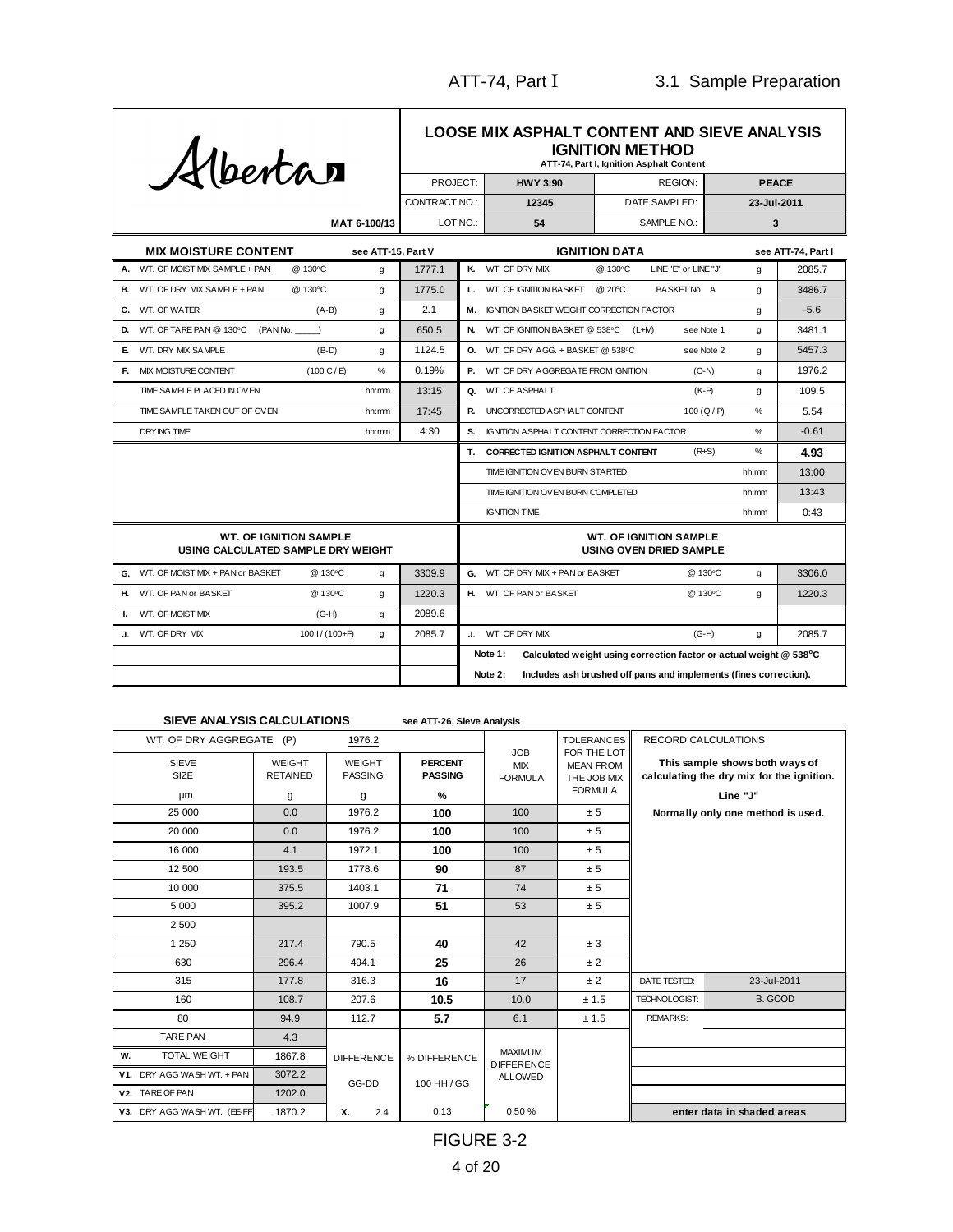Use the following table to determine the minimum number of cores required to obtain a minimum 2000 gram sample. A similar table may be required when trimmers of different diameters are used.

| <b>Core</b><br><b>Thickness</b>                                    | <b>Estimated</b><br>Core |                                | <b>Estimated Trimmed Weight</b><br>(g) | No.<br>of                      | <b>Total</b><br><b>Estimated</b> |                                |  |  |
|--------------------------------------------------------------------|--------------------------|--------------------------------|----------------------------------------|--------------------------------|----------------------------------|--------------------------------|--|--|
| (mm)                                                               | Weight<br>(g)            | <b>127mm</b><br><b>Trimmer</b> | <b>114mm</b><br><b>Trimmer</b>         | <b>100mm</b><br><b>Trimmer</b> | <b>Cores</b>                     | <b>Sample</b><br>Weight<br>(g) |  |  |
| 100                                                                | 4060                     |                                | 2235                                   |                                | 1                                | 2235                           |  |  |
| 90                                                                 | 3655                     | 2375                           |                                        |                                | 1                                | 2375                           |  |  |
| 80                                                                 | 3250                     | 2110                           |                                        |                                | 1                                | 2110                           |  |  |
| 70                                                                 | 2840                     |                                |                                        | 1280                           | $\overline{2}$                   | 2560                           |  |  |
| 60                                                                 | 2435                     |                                |                                        | 1095                           | $\overline{2}$                   | 2190                           |  |  |
| 50                                                                 | 2030                     |                                | 1115                                   |                                | $\overline{2}$                   | 2230                           |  |  |
| 40                                                                 | 1625                     | 1055                           |                                        |                                | $\overline{2}$                   | 2110                           |  |  |
| 30                                                                 | 1220                     | 795                            |                                        |                                | 3                                | 2385                           |  |  |
| 20                                                                 | 810                      | 525                            |                                        |                                | 4                                | 2100                           |  |  |
| Estimated weight will vary depending upon the actual core density. |                          |                                |                                        |                                |                                  |                                |  |  |

# **TRIMMED CORE REDUCTION TABLE**

# TABLE 1

1. For each core, use a masonry saw to cut off the lift required for testing. Saw right at the tack line to eliminate any tack or seal coat chip contamination. Avoid cutting excess material off the core as it will contribute to the degradation of the sample properties.

If a core is obtained from a lower lift which was tacked, sawing will be required at the top and bottom of the core(s) to eliminate the tack coat.

- 2. Label and tare two hot drying pans (at 130 $^{\circ}$ C) and record the tare pan number and weight in lines "G" and "I" of Form MAT 6-98, as shown in Figure 3-1. If additional material is needed to meet the required minimum sample size of 2000 grams, number and tare another tare pan and record the number and weight in Line "R".
- 3. After the wet density determination (ATT-7 Density), place the segment core in the tare pan recorded in Line "I".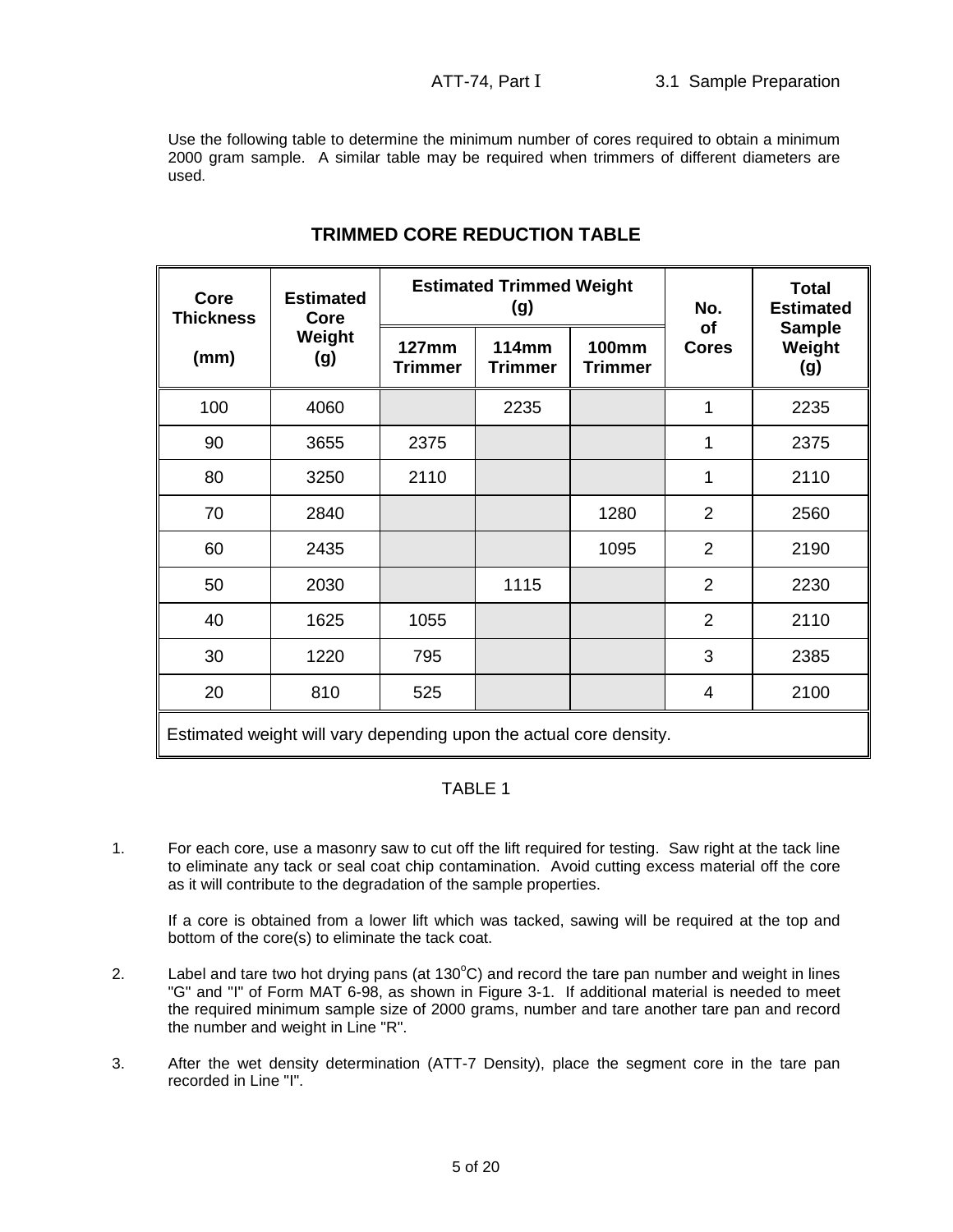- 4. Heat the core sample in the oven set at 130 $^{\circ}$ C  $\pm$  5 $^{\circ}$ C for about 20 minutes. This time may vary, but use the minimum time requirement which allows the specimen to be easily trimmed using a heated core trimmer. **Overheated** samples may **stick** to the pan, trimmers, spatula and mixing spoon.
- 5. When additional material is needed to obtain the trimmed minimum sample size, heat the additional core(s) in the tare pan for about 20 minutes. Use the tare pan from line "R". If two additional cores are needed, they can be stacked on top of each other and trimmed together.
- 6. Select a core trimmer as shown in Table 1. Heat the core trimmer by centering the base of the required core trimmer on the burner flame for a few minutes, or by keeping it in the oven at  $130^{\circ}$ C.
- 7. Centre the heated core trimmer on the heated core (allow equal clearance on all sides of the core).
- 8. Hold the core trimmer vertically by its handle, and then press it down through the core until it reaches the bottom of the pan. Apply a slight twist if the heated core is difficult to penetrate. Leave the trimmer in the core.
- 9. Use a heated spatula or mixing spoon to remove, from the pan, all the outside cut rock core mix. If the core dry density is required, place this outside cut rock material in the tared pan recorded in Line "G" and follow ATT-7 to determine the "Moisture Content" and "Dry Density" of the core. Discard this outside cut rock core material only if asphalt content and gradation tests are required.
- 10. Scrape off any mix adhering to the core trimmer, after each use, into the appropriate tare pan.
- 11. When additional core(s) are required to obtain the minimum 2000 gram sample for asphalt content and gradation:
	- a) Using the core trimmer, remove from each additional core sample(s), the cut rock mix portion as described in steps 6 to 10.
	- b) Discard the outside cut rock core mix portions.
- 12. Use a putty knife to break up the uncut rock core mix portion of each sample. Take care not to lose any material.
- 13. Clean any material adhering to the putty knife back into the pan(s).
- 14. Place the pan(s) back in the oven and dry the core mix for 2 hours. You may now have up to 3 tare pans for each segment; one with the cut rock core mix, one with the uncut rock core mix, and one with the additional uncut rock core mix. With 5 segments, this could make for a maximum of 15 tare pans in the oven drying to a constant weight.
- 15. Remove the pan(s) from the oven and weigh the heated sample(s).
- 16. Oven dry the core mix for another ½ hour, then re-weigh the hot sample(s).
- 17. Repeat step 16 until a constant weight is obtained.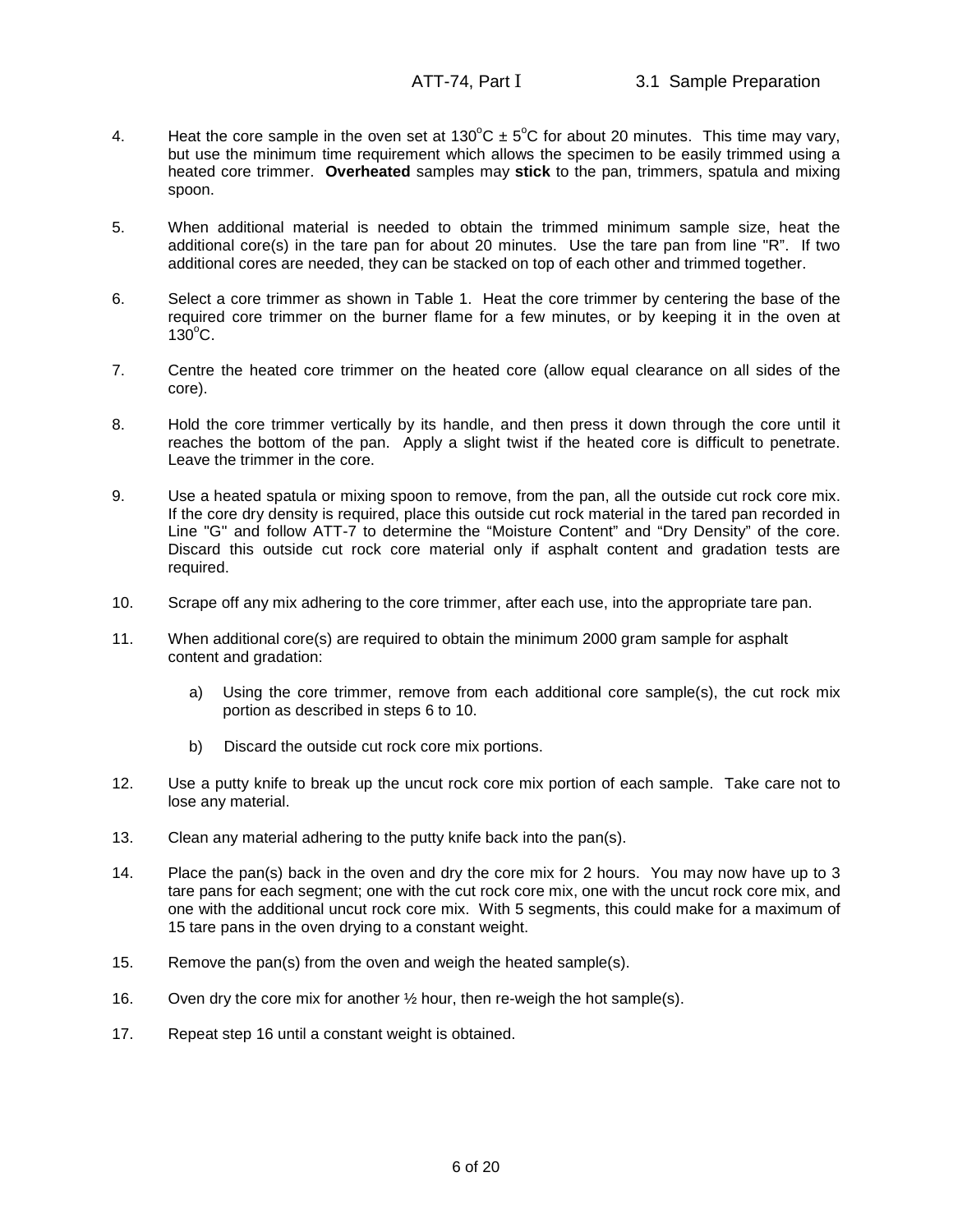- 18. Record these tare pan and core mix constant weights in the appropriate lines on MAT 6-98. Line "F", "Dry Weight of **Cut** Rock Core Mix + Pan"; Line "H", "Dry Weight of **Uncut** Rock Core Mix + Pan"; Line "Q", "Dry Weight of **Additional Uncut** Rock Core Mix + Pan". (if applicable)
- 19. If applicable, calculate the "Dry Wt. of Additional Uncut Rock" (line "S") of the additional cores using the formula: Line "S" = Line "Q" - Line "R"

**Line "S" = Dry Wt. of Additional Uncut Rock Core Mix and Pan - Wt. of Tare Pan**

- 20. For the "**IGNITION DATA**" section, calculate the "Total Dry Wt. of Uncut Rock Core Mix" that will be put into the ignition baskets, using the formula: Line " $T'' =$  Line " $S'' +$  (Line "H" – Line "I")
- **T = Dry Wt. of Additional Uncut Rock + ((Dry Wt. of Uncut Rock Core Mix + Pan) (Wt. of Tare Pan)) (additional core) + (line "S") (density core) - (line "H" – line "I")**
- 21. Proceed to Section 3.2

## **3.1.2 Marshall Specimens**

If the asphalt content of field formed Marshall specimens is required, use the two briquettes compacted for a test series. Prepare the specimens and use form MAT 6-98 as follows:

- 1. Label a hot tare pan, at  $130^{\circ}$ C, then weigh and Record in Line "I" the pan number and weight.
- 2. After the wet density determination of the two Marshall specimens is completed, place the specimens in the tared pan and put the pan in the oven set at  $130^{\circ}C \pm 5^{\circ}C$ .
- 3. After the Marshall specimens have been in the oven for about a half hour, remove the pan from the oven and break up the briquettes to ensure the sample will dry completely. Weigh the sample pan containing the mix, and then place it back in the oven.
- 4. Dry the sample to a constant weight. Verify it as follows:
	- a) Oven dry the mix sample for at least two hours then re-weigh.
	- b) Replace the sample in the oven for another ½ hour, then re-weigh.
	- c) Repeat "step 4.b" until two consecutive weights are the same.
- 5. Record this constant weight as "Dry Weight of the Mix and Tare Pan" in Line "H".

Calculate the "Total Dry Wt. of Mix" (Line "T"), by subtracting Line "I" from Line "H" and record this number.

6. Proceed to Section 3.2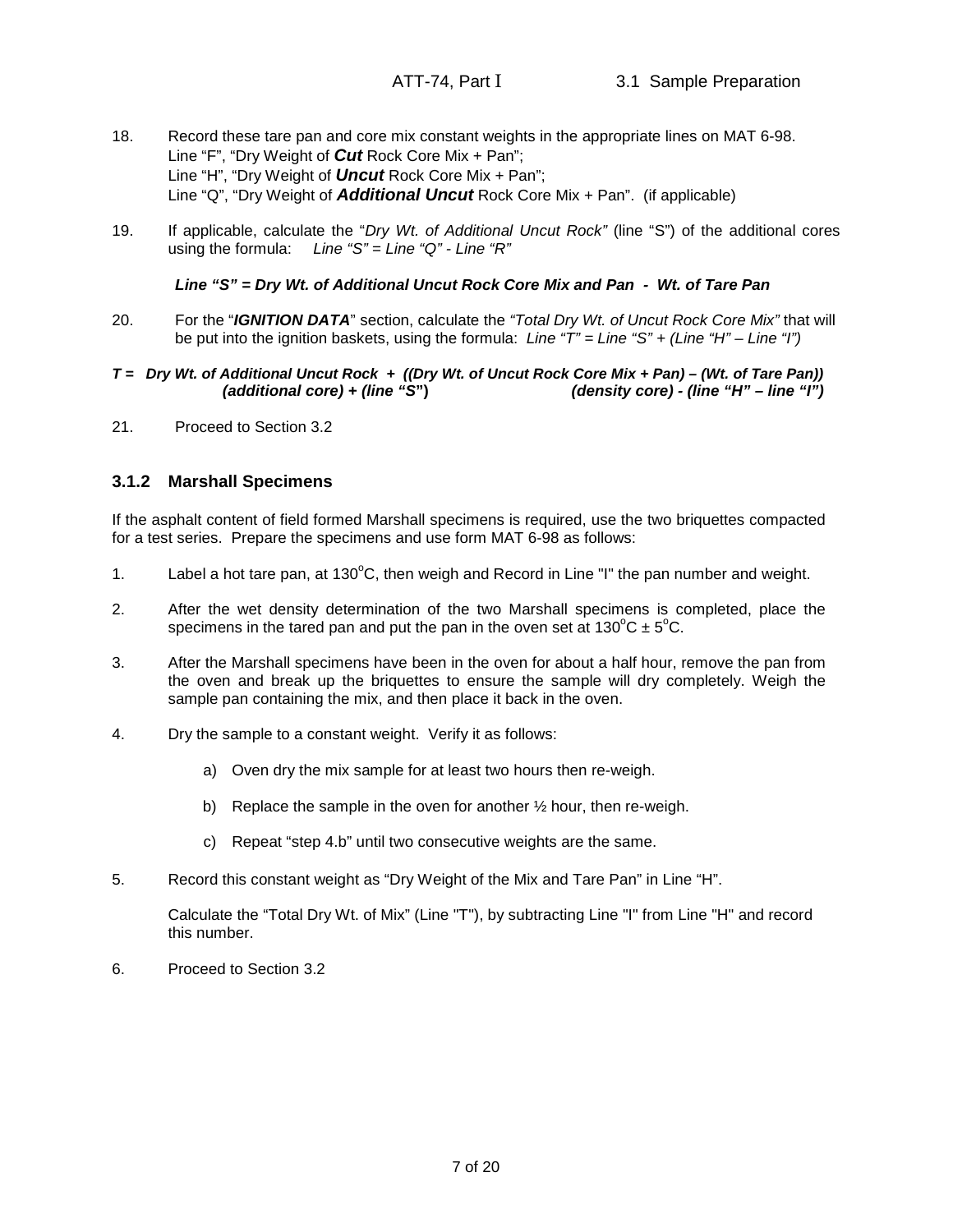# **3.1.3 Loose Mix Samples**

If the asphalt content of an uncompacted loose mix sample is required, obtain the sample as per ATT-37 SAMPLING, Mixes. Use Form MAT 6-100, "Loose Mix Ignition Asphalt Content and Sieve Analysis" (Figure 3-2) to record the data.

- 1. Obtain 3/4 of a pail (20 kg) of representative mix as directed in ATT-37, SAMPLING, Mixes.
- 2. Dump the mix into a large heated mixing pan and use the heated large grocer scoop to thoroughly mix it. Use the grocer scoop to obtain the required size of sample for testing.
- 3. Proceed to 3.1.3.1 to use the "Oven Dried Sample Method", or go to 3.1.3.2 for the "Calculated Sample Dry Weight Method".

## **3.1.3.1 Oven Dried Sample Method**

Sections 3.2 and 3.3 describe the assembly and loading of the ignition sample basket.

Tare pan and ignition sample basket weights are different at temperatures of  $20^{\circ}$ C, 130 $^{\circ}$ C, and 538 $^{\circ}$ C. **This weight difference is because a hot object will create convection currents around the electronic balance. This fluctuating force reduces the air pressure on the balance platform and can make it difficult to obtain a stable weight reading.**

This procedure takes into account any mix residue that sticks to the stainless steel mixing bowls and stainless steel mixing spoons by heating them in the ignition oven at 538°C, then brushing the cooled ash back onto the mix in the sample basket prior to the burn cycle in the ignition oven, as described in the Fines Correction section 3.4.

For convenience and time savings, an ignition sample basket weight correction factor for temperature may be used, as described in ATT-74, Part II section 3.3.2.1. This allows weighing of the basket at  $20^{\circ}$ C or 130 $^{\circ}$ C and then calculating the weight at 538 $^{\circ}$ C using the basket weight correction factor for temperature.

Mix may be directly added into the ignition sample basket, a weight taken, and then oven dried to a constant weight. This will tie up a basket for at least two hours, but no fines correction is necessary. Special care must be taken when using this method because if the basket is bumped, when moving it back and forth from the electronic balance to the oven, mix may fall out through the screen holes.

If weighing the empty ignition sample basket at  $538^{\circ}$ C (thereby not needing a weight correction factor), record this weight in line "N", then allow the basket to cool down in an oven set at  $130^{\circ}$ C, and then weigh and record this weight on Line "H" (see Figure 3-2, MAT 6-100). Cooling of the basket to 130 $^{\circ}$ C is required because if mix were to be placed in the basket at the high temperature of  $538^{\circ}$ C some of it may burn off, resulting in an inaccurate initial weight.

- 1. Label a hot drying pan, or hot ignition sample basket, at  $130^{\circ}$ C and weigh and record.
- 2. Record on form MAT 6-100 on Line "H", the pan or basket weight, under the section called **"Wt. of Ignition Sample Using Oven Dried Sample"**.
- 3. Use the heated grocer scoop to place the mix into the tared pan or basket assembly. Remember the minimum 2000 gram dry weight test requirement. Ensure the mix is levelled and evenly distributed over the bottom of the tare pan. When adding mix to the ignition baskets, add roughly equal amounts in each basket, and keep the mix approximately  $\frac{3}{4}$  inch away from the edges of the basket.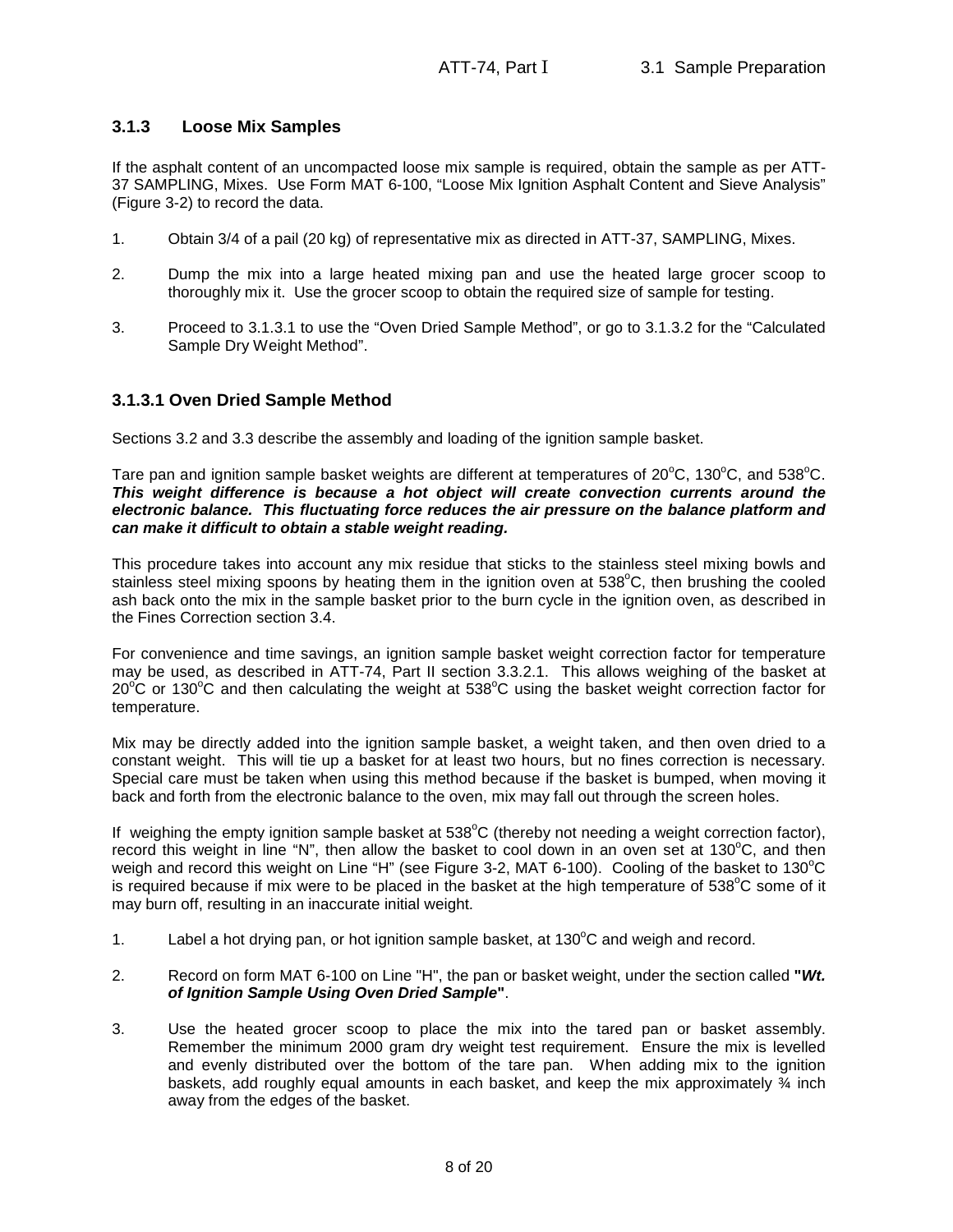- 4. Use the putty knife to clean all the mix off the scoop into the pan or basket.
- 5. Place the drying pan or basket with the mix in the oven set at 130 $^{\circ}$ C  $\pm$  5 $^{\circ}$ C and dry the mix to a constant weight.
- 6. When you reach a constant weight, record this weight on Line "G", "Wt. of Dry Mix + Pan or Basket", as shown in MAT 6-100 Figure 3-2.
- 7. Subtract line "H" from line "G" and record as "Wt. of Dry Mix" (Line "J").
- 8. Perform the ignition oven test as directed in Section 3.5.

# **3.1.3.2 Calculated Sample Dry Weight Method**

Review the second, third and fourth paragraphs of section 3.1.3.1 "Oven Dried Sample Method", for determining ignition basket weights at  $20^{\circ}$ C, 130 $^{\circ}$ C or 538 $^{\circ}$ C, prior to proceeding with this method.

This section is used when it is necessary to process the sample quickly, but it should be recognized that it may not be as accurate as drying the actual sample to a constant weight before beginning the ignition oven test. Here we will perform an ignition burn on a mix sample that still has an as yet to be determined moisture content. To determine the moisture content of the mix, we are performing a mix moisture content test on a separate sample, and then back-calculating the actual weight of dry mix used for the burn.

If weighing the empty ignition sample basket at  $538^{\circ}$ C (thereby not needing a weight correction factor), record this weight in line "N", then allow the basket to cool down in an oven set at 130°C, and then weigh and record this weight on Line "H" (see Figure 3-2, MAT 6-100). Cooling of the basket to  $130^{\circ}$ C is required because if mix were to be placed in the basket at the high temperature of 538<sup>°</sup>C some of it may burn off, resulting in an inaccurate initial weight.

## **IGNITION OVEN SAMPLE**

#### **see MAT 6-100, section "WT. OF IGNITION SAMPLE USING CALCULATED SAMPLE DRY WEIGHT"**

- 1. Label a hot drying pan or ignition sample basket at  $130^{\circ}$ C and weigh.
- 2. Record in line "H" the pan or basket weight, record under section **"Wt. of Ignition Sample Using Calculated Sample Dry Weight",** as shown in MAT 6-100.
- 3. Use a clean heated grocer scoop to place at least 2000 g of mix into the tare pan or ignition sample basket. When adding mix to the ignition baskets, add roughly equal amounts in each basket, and keep the mix approximately ¾ inch away from the edges of the basket.
- 4. Use the putty knife to clean all the mix off the scoop into the pan or basket.
- 5. Weigh the tare pan containing the mix and record as "Wt. of Moist Mix + Pan or Basket" in line "G".
- 6. Calculate the "Wt. of Moist Mix" (line "I") as follows:

## **Wt. of Moist Mix = (Wt. of Moist Mix + (Pan or Basket)) - (Wt. of Pan or Basket)**

7. Perform the ignition test as directed in Section 3.5.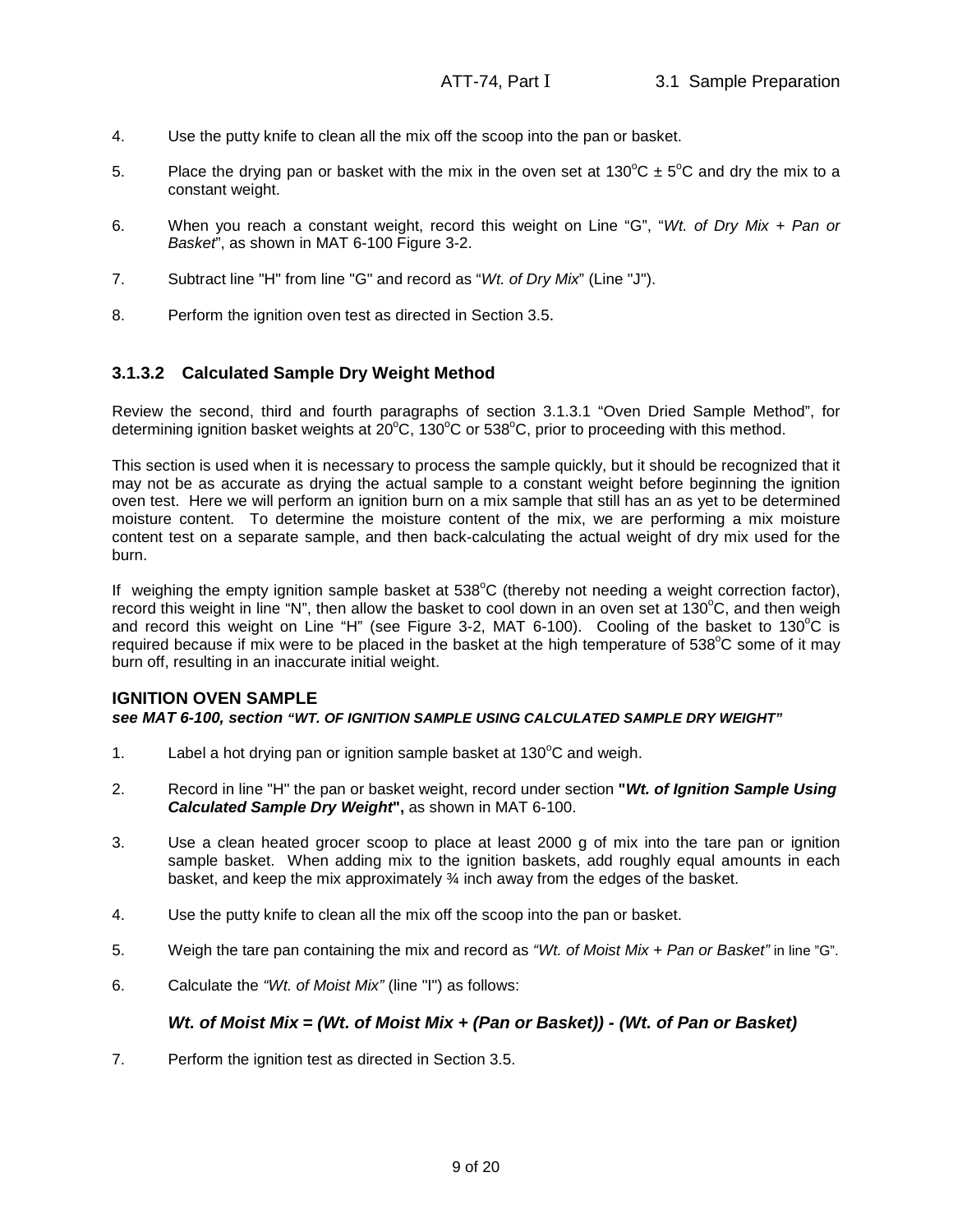#### **MIX MOISTURE CONTENT SAMPLE see MAT 6-100, section "MIX MOISTURE CONTENT"**

- 8. Label and tare a Moisture Content drying pan to the nearest 0.1 g. Record the weight and number of the tare pan at 130 $^{\circ}$ C in line "D", as shown in Mat 6-100 Figure 3-2.
- 9. Use the heated grocer scoop to place at least 1000 g of mix into the tare pan. Ensure the mix is level and evenly distributed over the bottom of the pan. Provided that the dry weight of the moisture content sample is at least 2000 grams, after the test is completed the moisture content sample should be saved in case another Asphalt Content test is required.

#### **NOTE: To obtain a true moisture content, all of the moisture must be driven off the mix. If the sample is too large for the container size, some moisture may be trapped in the mix. Also, if the sample is too small, the moisture loss may be too small to accurately measure, or the moisture sample may not be representative.**

- 10. While the scoop is still hot, use a clean putty knife to scrape off any mix adhering to the scoop.
- 11. Weigh the tare pan and moist mix sample to the nearest 0.1 g and record as "Wt. of Moist Mix Sample + Pan" (line "A").
- 12. Place the drying pan with the moist mix in the oven set at  $130^{\circ}$ C  $\pm$  5°C and record the time the sample was placed in the oven.
- 13. Dry the Mix Moisture Content sample to a constant weight. Verify it as follows:
	- a) Oven dry the mix moisture sample for at least two hours then weigh.
	- b) Replace the sample in the oven for another  $\frac{1}{2}$  hour, then re-weigh the hot sample.
	- c) Repeat "step 4.b until two consecutive weights are the same.
- 14. Record the time the sample was last removed from the oven and then calculate the drying time.
- 15. Weigh the hot sample and record as "Wt. of Dry Mix Sample + Pan" (line "B").
- 16. Calculate the "Weight of Water" removed (line "C") from the Moisture Content Sample as follows:

# **Wt. of Water = (Wt. of Moist. Mix + Pan) - (Wt. of Dry Mix + Pan)**

17. Determine the oven dry weight of the Moisture Content sample (line "E") as follows:

## **Wt. of Dry Mix Sample = (Wt. of Dry Mix + Pan) - (Wt. of Pan)**

18. Calculate the "Mix Moisture Content" (line "F"), to the nearest 0.01%, of the fresh asphalt cement mix using the formula:

Moisture Content (%) = 
$$
\frac{Wt. \text{ of Water}}{Wt. \text{ of Dry Sample}} \times 100
$$

19. Calculate the "Weight of Dry Mix" (line "J") to be used for the ignition sample using the formula:

*Wt.* of Dry Mix (g) = 
$$
\frac{Wt. \text{ of Moist Mix}}{100 + Moisture Content of Mix in %} \times 100
$$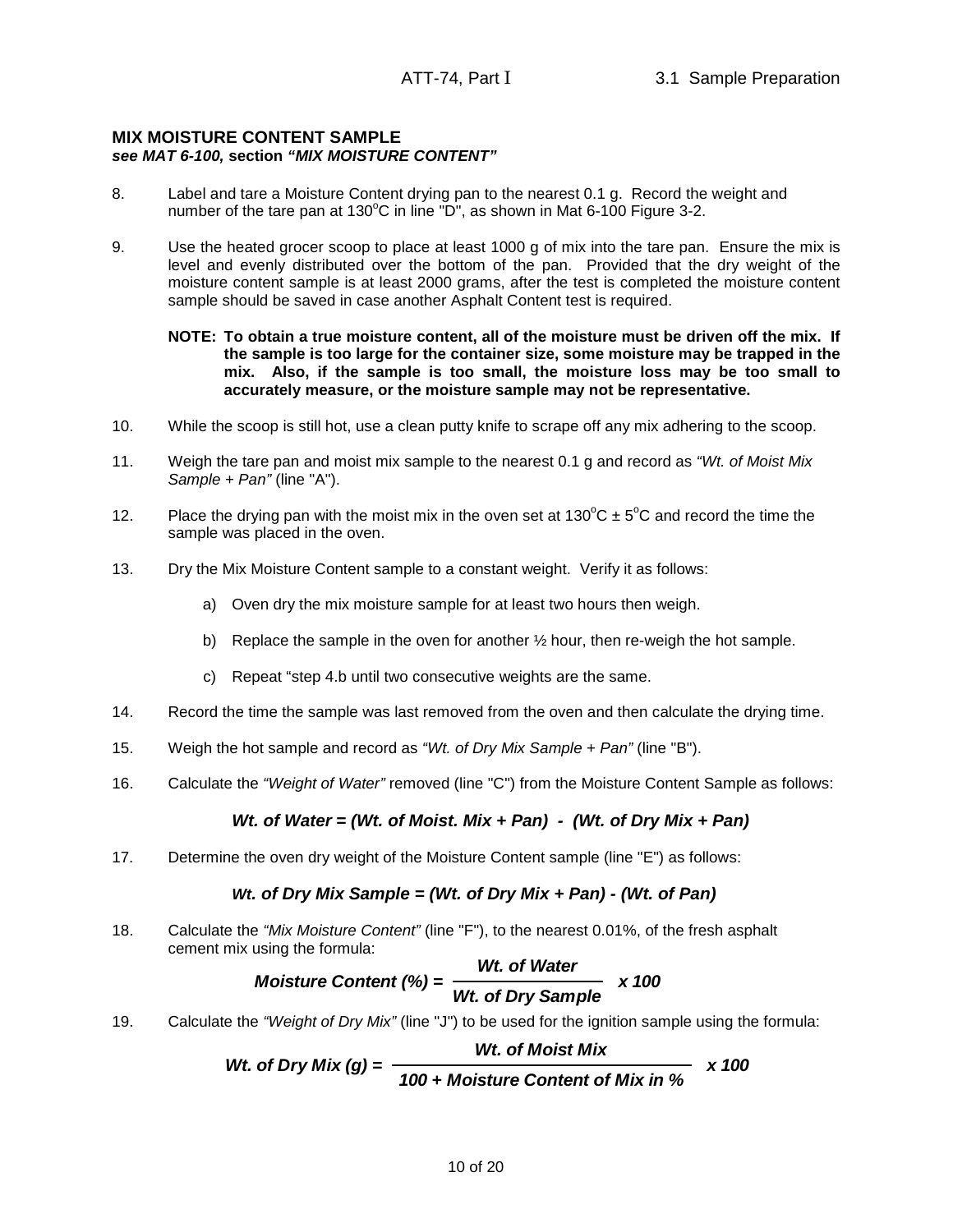# **3.2 IGNITION SAMPLE BASKETS**

Assemble the sample basket as shown in Figure 3-4, below:



**FIGURE 3-3** NCAT Ignition Oven



**FIGURE 3-4 Troxler Ignition Oven** 



**FIGURE 3-5** Troxler Basket Carrier **FIGURE 3-6** Troxler Sample Basket Assembly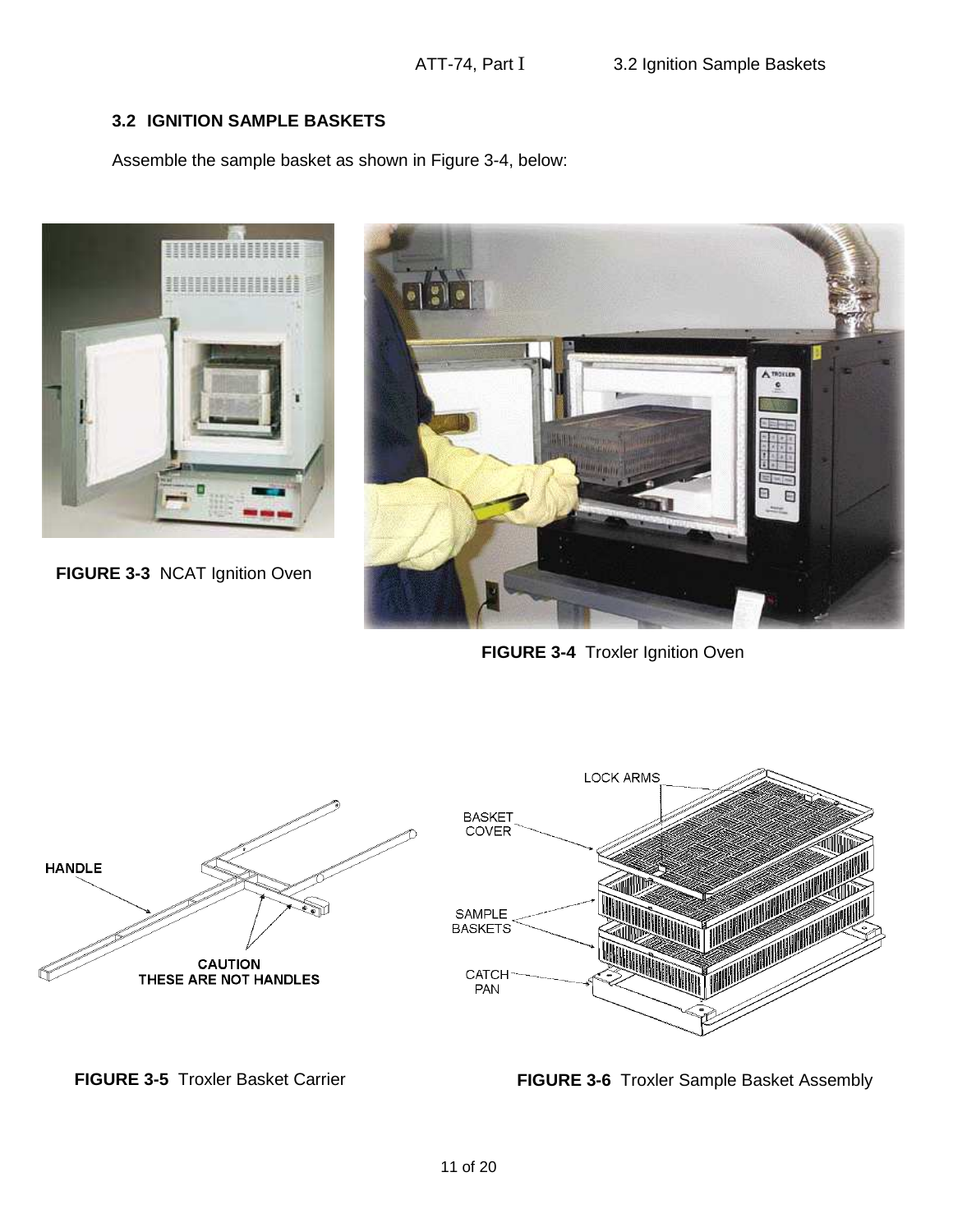# **3.3 LOADING IGNITION SAMPLE BASKET**

Load the basket as described below.

1. If not done previously, weigh the empty ignition basket at room temperature ( $20^{\circ}$ C) and then use the "**Ignition Basket Weight Temperature Correction Factor**" to determine the ignition basket weight at  $538^{\circ}$ C for line "W" (MAT 6-98) or line "N" (MAT 6-100).

The basket shown in Figure 3-6 can be weighed hot, directly out of the ignition oven, with accurate results. Early first generation type baskets were difficult to weigh hot because the basket design allowed for rapid cooling when removed from the furnace, making hot weighing impossible. Therefore, for first generation type tray designs, allow the tray and aggregate to cool until a steady weight is achievable (usually about 30 minutes).

- 2. Set the tared ignition basket assembly in a clean drying pan to ensure that any spilled mix will be captured and can be brushed back into the basket.
- 3. Remove the basket cover and top basket.
- 4. Empty the ignition mix sample from the pan(s) into the baskets using a hot implement to disperse the mix equally around the basket. Add roughly equal amounts into each basket, keeping the mix approximately  $\frac{3}{4}$  away from the edges. See section 3.4, Fines Correction, to account for the fines adhering to the pan(s) and implement(s). (Note: Fresh mix is scooped directly into the basket from a large mass of mix therefore section 3.4 is not applicable for fresh mix.)
- . 5. Place the basket cover on the basket assembly. Secure the sample baskets and basket cover to the catch pan with the lock arms. Ensure the lock arms fully engage the slots in the top sample basket.
- 6. As a double check of the sample weight, to ensure that no mix has been lost during the loading process, using an external scale, weigh the ignition basket assembly and mix, and calculate the dry mix weight. It is extremely important not to lose any material during the loading process as the dry weight of mix that is used in line "K" on MAT 6-100 and on line "T" on MAT 6-98 is calculated and not the check weight here.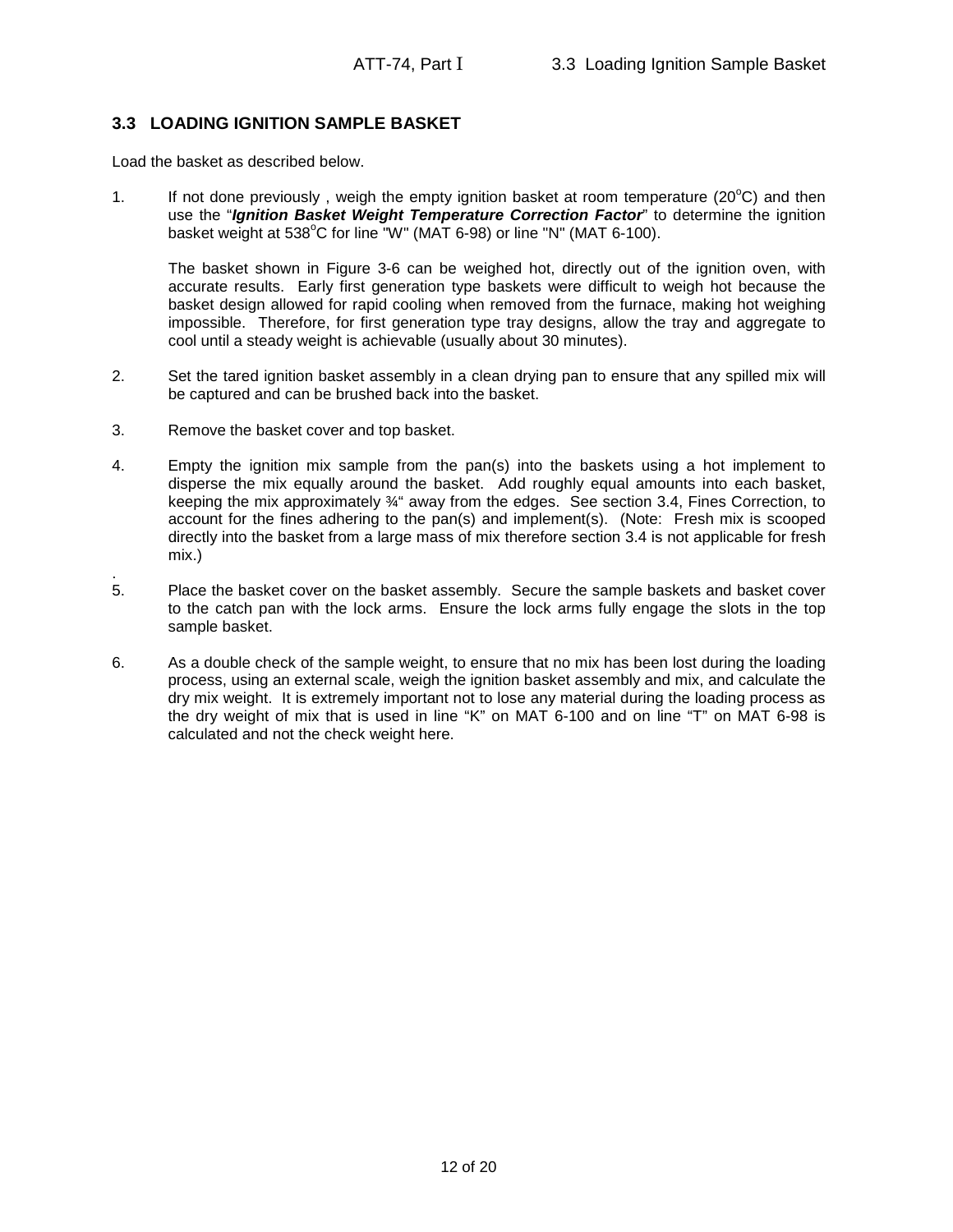# **3.4 FINES CORRECTION**

1. Place the stainless steel mixing bowl and stainless steel mixing spoon into the pre-heated ignition oven.

**Note: A burn cycle should not be initiated using the ignition oven keypad, when burning off any material residue stuck to the tare pan or mixing bowl for the fines correction, as the oven has a lockout feature which prevents the operator from opening the oven door for approximately 30 minutes.**

- 2. After about 6 minutes, open the ignition oven door and take out the mixing bowl using long handled metal tongs or pliers, and place on a ceramic plate next to the oven to cool, and cover with the safety cage.
- 3. If the mix residue in the pan and on the mixing spoon is completely ashed, proceed to step 4. If not, place the pan and implement back in the ignition oven for additional 2 minute periods, until the mix residue is completely ashed.
- 4. Take the mixing bowl out of the ignition oven, place on a ceramic plate (heat shield) then cover with the safety cage, and allow them to cool until the fines can be brushed off without burning (or melting) the brush.
- 5. Brush the ashed fines from the mixing bowl and implement into the ignition basket containing the rest of the corresponding mix.

# **3.5 IGNITION TEST ON MIX IN SAMPLE BASKET**

## **3.5.1 Ignition Oven Main Menu**

The oven control software includes a number of options that can be configured by the operator for greater flexibility of operation. To access these options, review the Operators Manual for the ignition oven that you are working with.

## **3.5.2 Burn Parameters**

The ignition oven offers two burn modes: Program Time and Auto-Control.

In the Program Time mode, the burn time is set manually.

In Auto-Control mode, the oven automatically completes a burn cycle when the incremental mass decrease of the sample falls below a cut-off limit set by the operator. This is the method that is normally used.

## **PROGRAM TIME**

• This test method is intended for ovens without an internal weighing system. .

To configure the oven to burn for a specified number of minutes, set the burn time as calculated in ATT-74, Ignition Asphalt Content, Part II, Correction Factor, Section 3.5.2, Method "B" (Burn Mode : Program Time). This burn method is not generally used, as the calculated burn time is very dependent on duplicating the same sample mass, oven temperature, and %AC.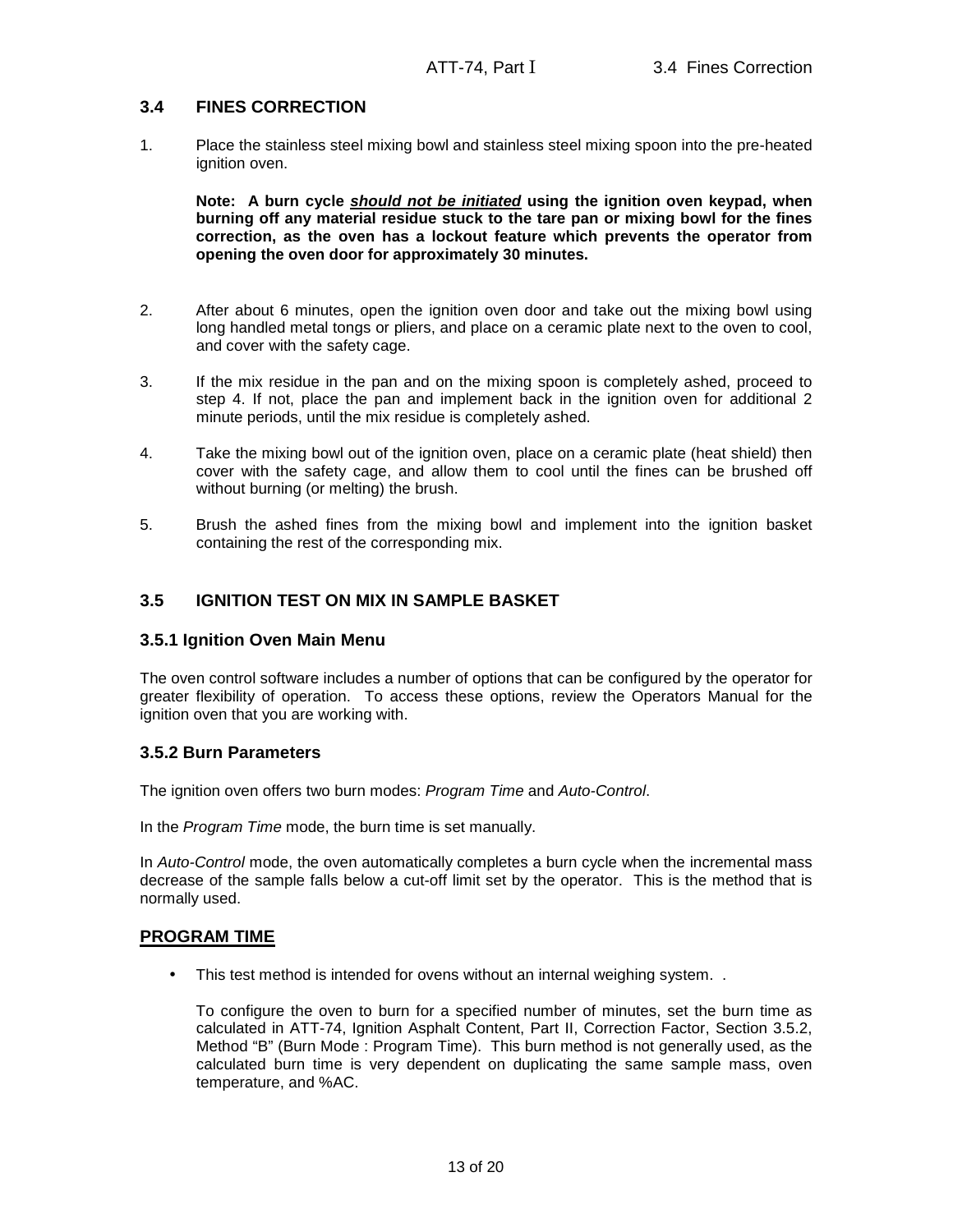# **AUTO-CONTROL**

Using the Auto-Control mode, the oven controls the burn time based on the cut-off limit.

# **CUT-OFF LIMIT**

In the Auto-Control burn mode, the oven adjusts the burn time according to the cut-off limit. The cut-off limit can be defined in grams or as a percentage of the initial sample mass. When the change in the sample mass is less than the cut-off limit for three consecutive minutes, the oven completes the burn cycle.

# **CUT-OFF LIMIT IN GRAMS**

The ignition oven cut-off limit allowed is generally from 0.1 to 1.0 grams in increments of 0.1 gram.

**NOTE: Troxler recommends using the Auto-Control feature with the cut-off limit of 0.1 gram to accomplish a clean burn test sample.** 

# **CUT-OFF LIMIT AS A PERCENTAGE**

Enter the cut-off limit as a percentage of the initial sample mass.

The ignition oven cut-off limit allowed is generally from 0.001% to 1.000% in increments of 0.001%.

**NOTE: Troxler recommends using the Auto-Control feature with the cut-off limit of 0.01% to accomplish a clean burn test sample.** 

## **3.5.3 Method "A" (Burn Mode: Auto-Control)**

The oven should be preheated well before the time to load the sample.

**NOTE: To ensure consistent, repeatable results, Troxler recommends allowing the oven chamber to reach 400<sup>o</sup>C for a 120V ac (Model 4730) unit or 375<sup>o</sup>C for a 240V ac (Model 4731) unit before burning a sample. NCAT recommends preheating to your setpoint temperature at least 2 to 2½ hours before you begin using the ignition oven.** 

#### **NOTE: Opening the chamber door also prohibits the oven from applying power to the IR element.**

Each ignition oven has a slightly different procedure for entering in the initial sample weight and starting the burn procedure. Follow the manufacturer's operator's manual.

- 1. Enter the sample dry mix weight in the ignition basket to the nearest tenth of a gram using the ignition oven keypad. Use the "**Dry Weight of Mix**" from line "K" on MAT 6-100 or from line "T" on MAT 6-98.
- 2. Place the loaded sample basket into the pre-heated ignition oven. Wearing appropriate safety apparel, use the sample basket carrier to gently place the basket assembly containing the sample mix on the hearth plate in the center of the pre-heated ignition oven.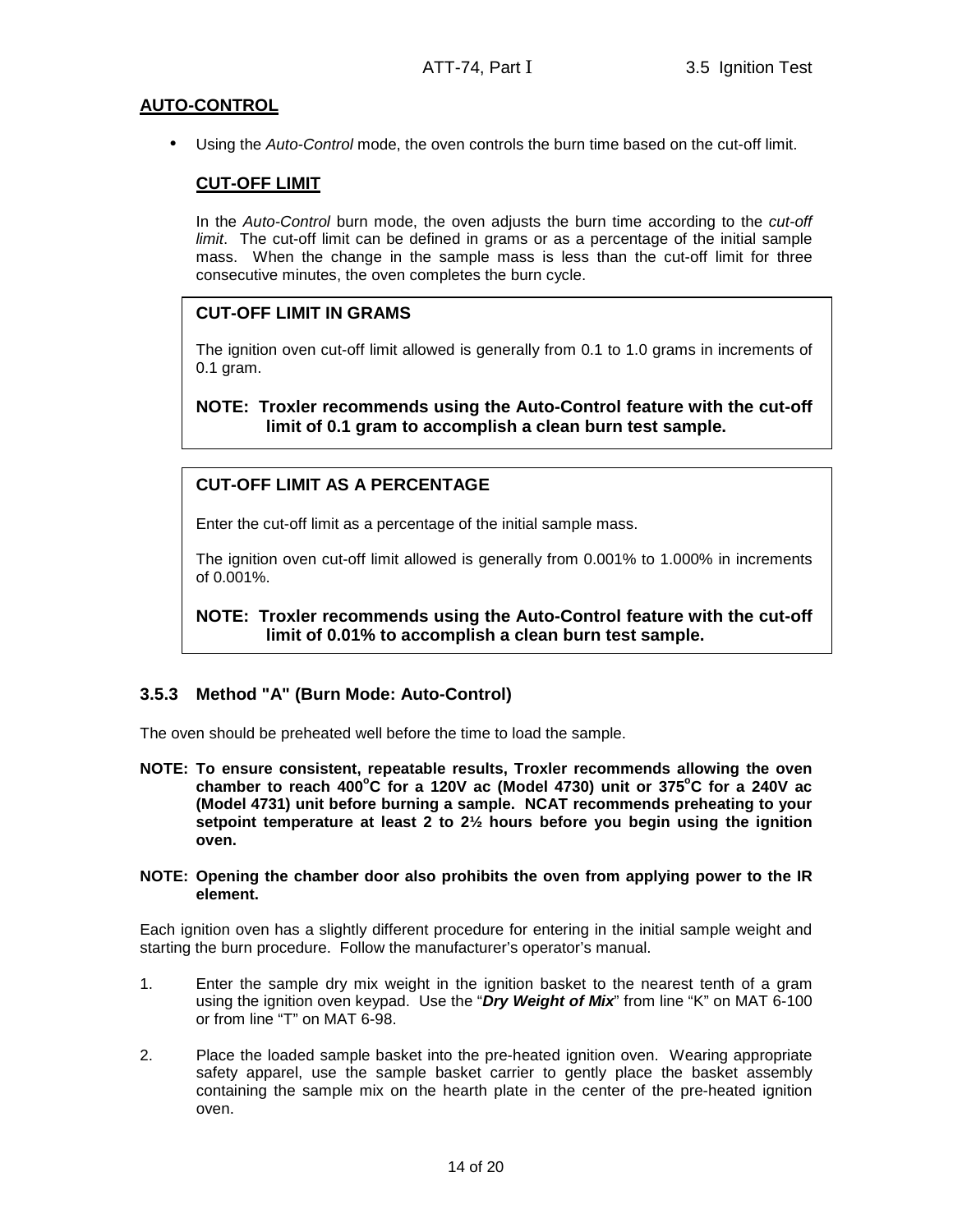3. Close the ignition oven door.

The oven display should show the total weight of the sample, baskets, and catch pan as measured by the oven's internal scale. The displayed weight should be within  $\pm 5$  g of the dry weight recorded in the MAT form (Line "T" on MAT6-98 or Line "K" on MAT6-100). If not, open the oven door and check that the hearth plate and sample baskets are not touching the chamber sides which results in erroneous weight readings.

- 4. Press the **<START/STOP>** key to begin the burn cycle.
- 5. The oven automatically locks the chamber door at the start of the burn cycle. You should hear an audible click when the lock is engaged. During the burn, the oven displays the chamber temperature, the current sample mass and initial sample mass, the %Loss, and the elapsed burn time:

After approximately five minutes of heating (depending on sample size and volatility) the asphalt will ignite. You will see a sudden increase in the main chamber temperature display. The main chamber temperature may remain significantly higher than your setpoint temperature for some time (again, depending on sample size and volatility). When the main chamber temperature begins to come down again, you will also see both the "Percent Loss" and "Mass Weight" displays begin to stabilize. After the sample weight has stabilized, an audible alarm will signal test completion and the printer will printout a summary of the burn data.

- 6. The test will continue until the weight loss stabilizes. When the mass loss does not exceed 0.1 grams for three consecutive one-minute periods, the burn is complete. The oven display panel shows the results of the burn. If five minutes have elapsed since the chamber temperature has peaked, the oven also releases the door lock, lights the red **BURN COMPLETE** indicator, and sounds the alarm. Typically, this five-minute period will have elapsed before the burn is complete.
- 7. Wearing appropriate safety apparel, use the basket carrier to remove the sample basket from the ignition oven.
- 8. Immediately weigh the hot basket and aggregate on an external scale and record the weight on data sheet MAT 6-98 on line "X", or on line "O" of form MAT 6-100. Use of a heat shield is recommended, such as a ceramic tile, to prevent damage to the electronic balance. Review and follow the balance operator's manual recommendations for weighing hot objects. **Very hot objects will create convection currents around the electronic balance. This fluctuating force reduces the air pressure on the balance platform and can make it difficult to obtain a stable weight reading, as the basket is cooling rapidly, and the weight displayed on the balance will change.** It is recommended that the weight be determined rapidly, after it is placed on the scale, as it will only stay constant for about 10-15 seconds.
- 8. Locate the external scale next to the ignition oven, to reduce the chance for the basket assembly to cool down before getting a final weight, and to reduce the risk of bumping the extremely hot basket into other objects.
- 9. Use the basket carrier to take the basket off the external balance and then place the hot basket, in a safe location, on a heat resistant plate and cover with the protective cage, until it has cooled to room temperature.
- 10. Unload the cooled aggregate into a pan for a sieve analysis. Brush off any fines adhering to the sample baskets and catch pan and then reassemble the basket assembly.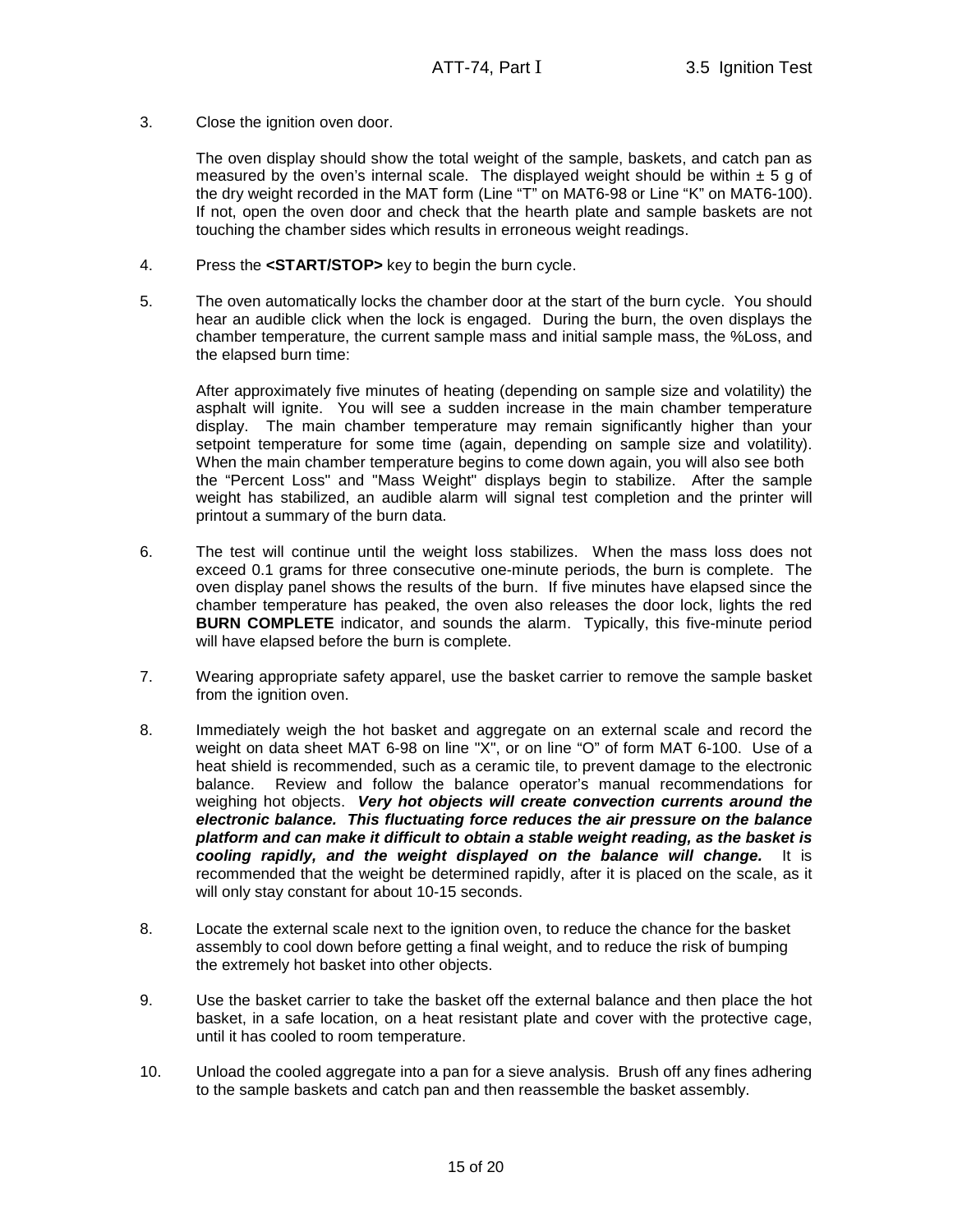# **3.5.4 Method "B" (Burn Mode: Program Time)**

The Troxler ignition oven offers two burn modes: Program Time and Auto-Control. In Program Time mode, the burn time is set manually by the operator. The following describes the process to calculate the time required to obtain a clean burn.

- 1. Place the loaded sample basket in the pre-heated ignition oven, at a setpoint of  $538^{\circ}$ C. (For set-up procedure, refer to the manufacturers' operators manual)
	- a) Using the basket carrier, centre the sample basket in the ignition oven chamber. Use care when loading and unloading the ignition sample baskets to avoid touching or scraping the hearth plate, chamber sides, heating elements, or the thermocouples.
	- b) Wearing appropriate safety apparel, always use the basket carrier when loading and unloading the furnace (see manufacturer's operators manual).
- 2. Close the oven door.
- 3. Use the **Calibration Burn Time** established during the correction factor procedure ATT-74, Part II, Section 3.3.2.3, for the burn time required to obtain a clean burn test sample.
- 4. After the burn cycle is complete, immediately weigh the hot basket and record the weight on the calculations area of the data sheet. Use of a heat shield, such as a ceramic tile, is recommended to prevent damage to the electronic balance. Review and follow the balance operator' manual recommendations for weighing hot objects.
- 5. For the first ACP field sample, place the sample basket back in the oven for another 10 minutes, remove and re-weigh, then repeat until a constant weight is determined. This is to check that the Calibration Time works for field samples.
- 6. Immediately weigh the hot basket after the final weighing and record the weight on the data sheet on line "X"(MAT 6-98) or "O"(MAT 6-100).
- 7. Place the hot basket on a heat resistant plate and cover with the protective cage until it has cooled to room temperature.
- 8. Unload the cooled aggregate into a pan for a sieve analysis. Brush off any fines adhering to the sample baskets and catch pan and then reassemble the basket assembly.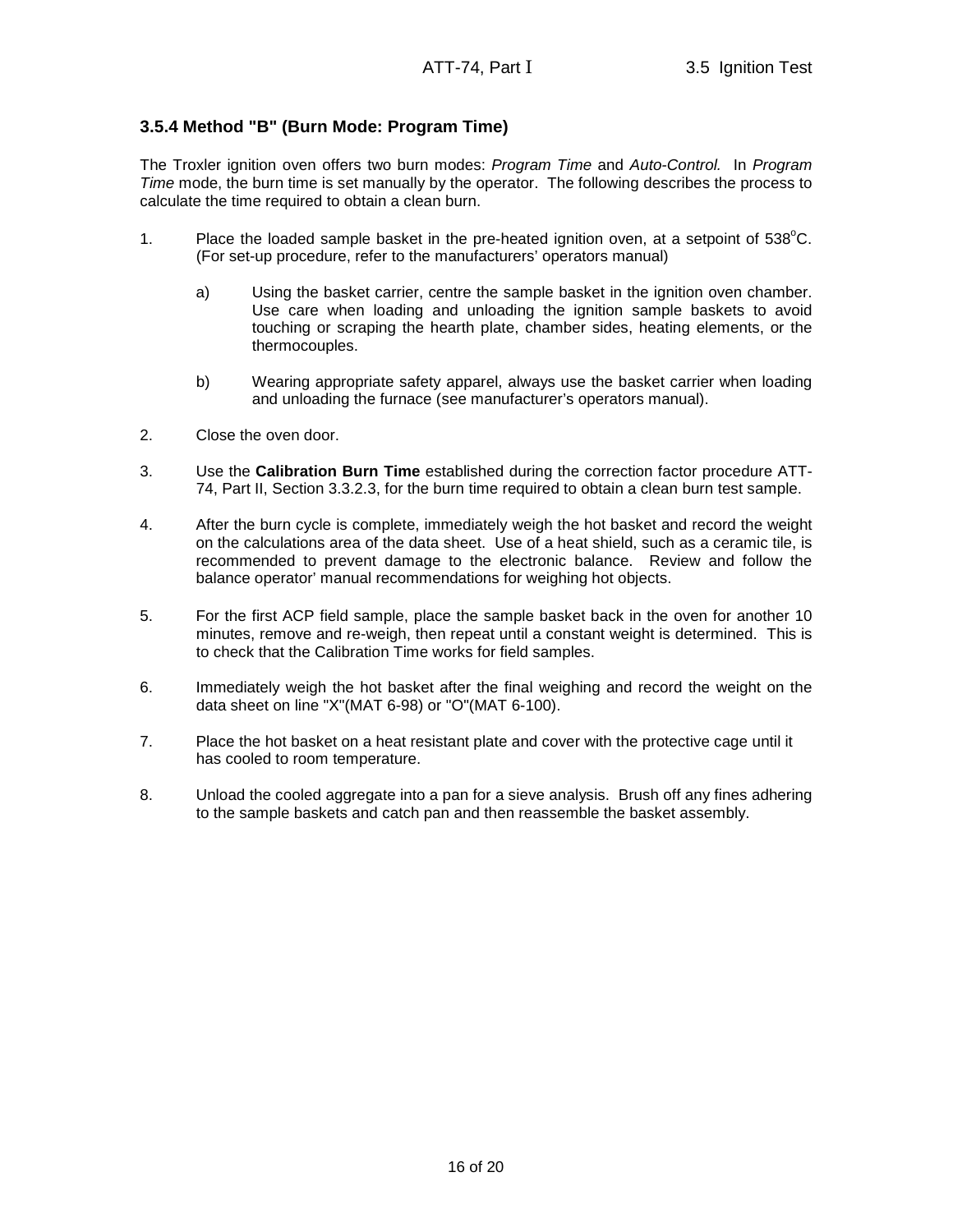# **3.6 Corrected Ignition Asphalt Content**

1. Determine the "**Weight of Dry Aggregate from Ignition**" on line "Y" (MAT 6-98) or line "P" (MAT 6-100) using the formula:

MAT 6-98 line " $Y$ " = line " $X$ " – line "W" **Y = (Wt. of Dry Aggregate + Basket @538<sup>o</sup>C) - Wt. of Ignition Basket @538 <sup>o</sup>C**

MAT 6-100 line " $P$ " = line "O" – line "N" **P = (Wt. of Dry Aggregate + Basket @538<sup>o</sup>C) - Wt. of Ignition Basket @538 <sup>o</sup>C**

2. Determine the "**Weight of Asphalt**" on line "Z" (MAT 6-98) or line "Q" (MAT 6-100) as follows:

MAT 6-98 line " $Z$ " = line " $T$ " – line " $Y$ " **Z = Total Dry Wt. of Uncut Rocks - Wt. of Dry Aggregate from Ignition**

MAT 6-100 line "Q" = line "K" – line "P" **Q = Wt. of Dry Mix - Wt. of Dry Aggregate from Ignition**

3. Calculate the "**Uncorrected Asphalt Content**" to the nearest 0.01% on line "AA" (MAT 6-98) or "R" (MAT 6-100) using the formula:

MAT 6-98 line "AA" = (line "Z" / line "Y" ) x 100 or MAT 6-100 line "R" = (line "Q" / line "P" ) x 100

Uncorrected Asphalt Content % = **Wt. of Asphalt** x **100% Wt. of Dry Aggregate from Ignition** 

- 4. Enter on line "BB" (MAT 6-98) or "S" (MAT 6-100) the "**Ignition Asphalt Content Correction Factor**", as determined in ATT-74, Part II Asphalt Content Correction Factor.
- 5. Calculate the "**Corrected Ignition Asphalt Content**" on line "CC" (MAT 6-98) or line "T" (MAT 6-100) as follows:

MAT 6-98 line " $Z'' =$  line " $AA'' +$  line " $BB''$ 

**Corrected Ignition A.C. (%) = Uncorrected A.C. + Ignition A.C. Correction Factor**

or

MAT 6-100 line " $T$ " = line " $R$ " + line " $S$ "

**Corrected Ignition A.C. (%) = Uncorrected A.C. + Ignition A.C. Correction Factor**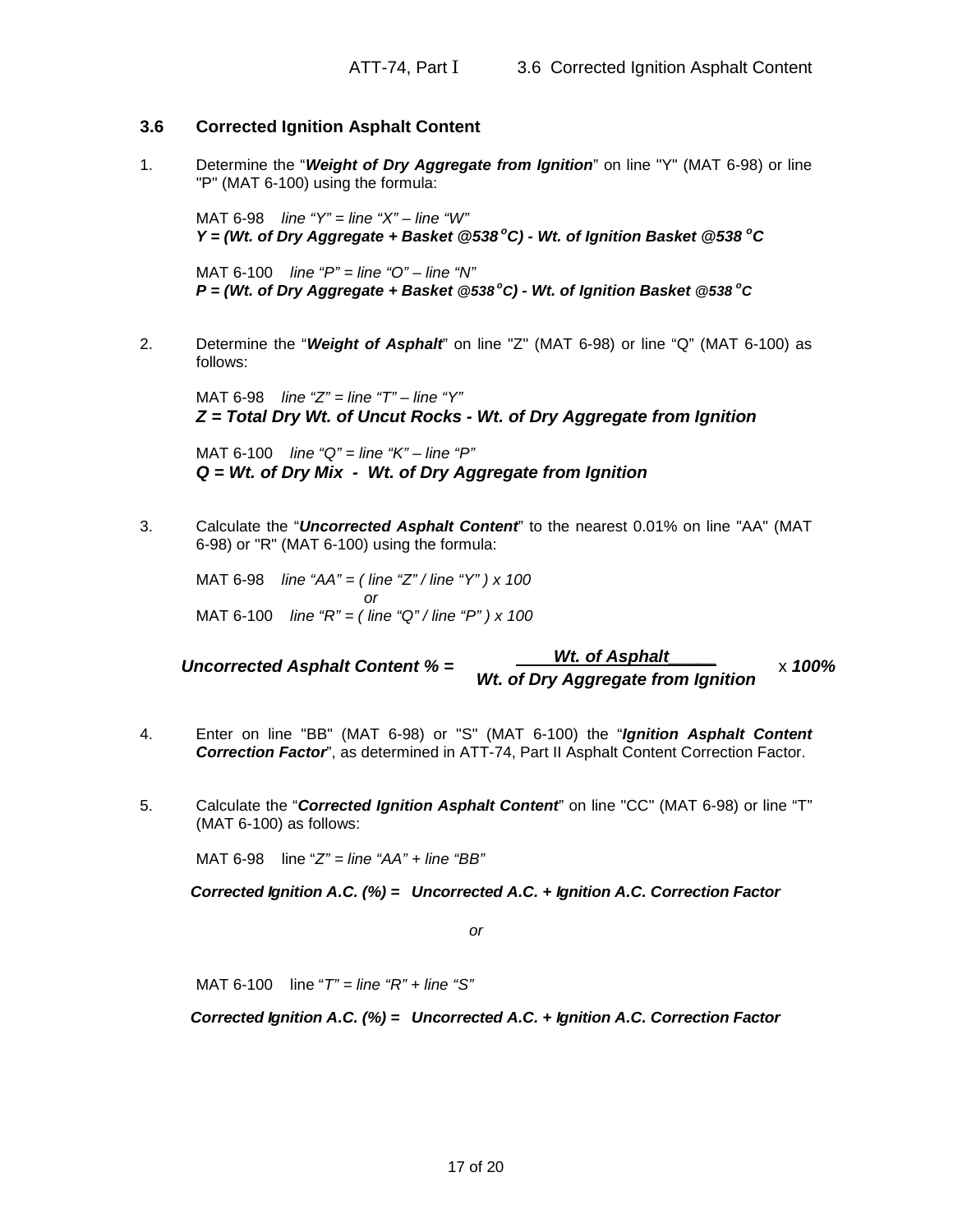# **3.7 Sieve Analysis**

- 1. Transfer the "**Weight of Dry Aggregate from Ignition**" from the **"IGNITION DATA"** section of the form, to the top of the **"SIEVE ANALYSIS CALCULATIONS**" data section of the form, line "Y" on MAT 6-98, or line "P" on MAT 6-100.
- 2. Perform a washed sieve analysis on the dry aggregate from ignition, as directed by test procedure ATT-26, Sieve Analysis, 25 000 µm Minus.

| Τ.             | TOTAL DRY WT. CORE MIX                             | $(S + (H I))$ | g    | 2085.6  |  |  |
|----------------|----------------------------------------------------|---------------|------|---------|--|--|
| u.             | WT. OF IGNITION BASKET @ 20°C                      | Basket No. A  | g    | 3485.1  |  |  |
| V.             | <b>IGNITION BASKET WEIGHT CORRECTION FACTOR</b>    |               |      |         |  |  |
|                | <b>W.</b> WT. OF IGNITION BASKET @ 538°C $(U + V)$ | see Note 1    | g    | 3481.1  |  |  |
| X.             | WT. OF DRY AGG. + BASKET @ 538°C                   | see Note 2    | g    | 5457.2  |  |  |
| Υ.             | WT. OF DRY AGG. FROM IGNITION                      | $(X - W)$     | g    | 1976.1  |  |  |
| $\overline{z}$ | WT. OF ASPHALT                                     | $(T-Y)$       | g    | 109.5   |  |  |
|                | AA. UNCORRECTED ASPHALT CONTENT                    | (100 Z/Y)     | %    | 5.54    |  |  |
| BB.            | <b>IGNITION A SPHALT CORRECTION FACTOR</b>         |               | ℅    | $-0.61$ |  |  |
|                | CC. CORRECTED IGNITION ASPHALT CONTENT             | $(AA+BB)$     | $\%$ | 4.93    |  |  |

#### **SIEVE ANALYSIS CALCULATIONS**

| WT. OF DRY AGGREGATE        | (Y)                              | 1976.1                          |                                  |                                            | <b>TOLERANCES</b>                                                |
|-----------------------------|----------------------------------|---------------------------------|----------------------------------|--------------------------------------------|------------------------------------------------------------------|
| <b>SIEVE</b><br><b>SIZE</b> | <b>WEIGHT</b><br><b>RETAINED</b> | <b>WEIGHT</b><br><b>PASSING</b> | <b>PERCENT</b><br><b>PASSING</b> | <b>JOB</b><br><b>MIX</b><br><b>FORMULA</b> | FOR THE LOT<br><b>MEAN FROM</b><br>THE JOB MIX<br><b>FORMULA</b> |
| μm                          | g                                | g                               | %                                |                                            |                                                                  |
| 25 000                      | 0.0                              | 1976.1                          | 100                              | 100                                        | ± 5                                                              |
| 20 000                      | 0.0                              | 1976.1                          | 100                              | 100                                        | ± 5                                                              |
| 16 000                      | 4.1                              | 1972.0                          | 100                              | 100                                        | ± 5                                                              |
| 12 500                      | 193.5                            | 1778.5                          | 90                               | 87                                         | ± 5                                                              |
| 10 000                      | 375.5                            | 1403.0                          | 71                               | 74                                         | ± 5                                                              |
| 5 000                       | 395.2                            | 1007.8                          | 51                               | 53                                         | ± 5                                                              |
| 2 500                       |                                  |                                 |                                  |                                            |                                                                  |
| 1 250                       | 217.4                            | 790.4                           | 40                               | 42                                         | ± 3                                                              |
| 630                         | 296.4                            | 494.0                           | 25                               | 26                                         | ± 2                                                              |
| 315                         | 177.8                            | 316.2                           | 16                               | 17                                         | ±2                                                               |
| 160                         | 108.7                            | 207.5                           | 10.5                             | 10.0                                       | ± 1.5                                                            |
| 80                          | 94.9                             | 112.6                           | 5.7                              | 6.1                                        | ± 1.5                                                            |
| <b>TARE PAN</b>             | 4.3                              |                                 |                                  |                                            |                                                                  |
| <b>TOTAL WEIGHT</b><br>DD.  | 1867.8                           | <b>DIFFERENCE</b>               | % DIFFERENCE                     | <b>MAXIMUM</b><br><b>DIFFERENCE</b>        |                                                                  |
| DRY WASHWT. + PAN<br>EE.    | 3072.2                           | GG-DD                           | 100 HH / GG                      | <b>ALLOWED</b>                             |                                                                  |
| FF. TARE OF PAN             | 1202.0                           |                                 |                                  |                                            |                                                                  |
| GG. DRY WASHWT. (EE-FF)     | 1870.2                           | 2.4<br>HH.                      | 0.13                             | 0.50%                                      |                                                                  |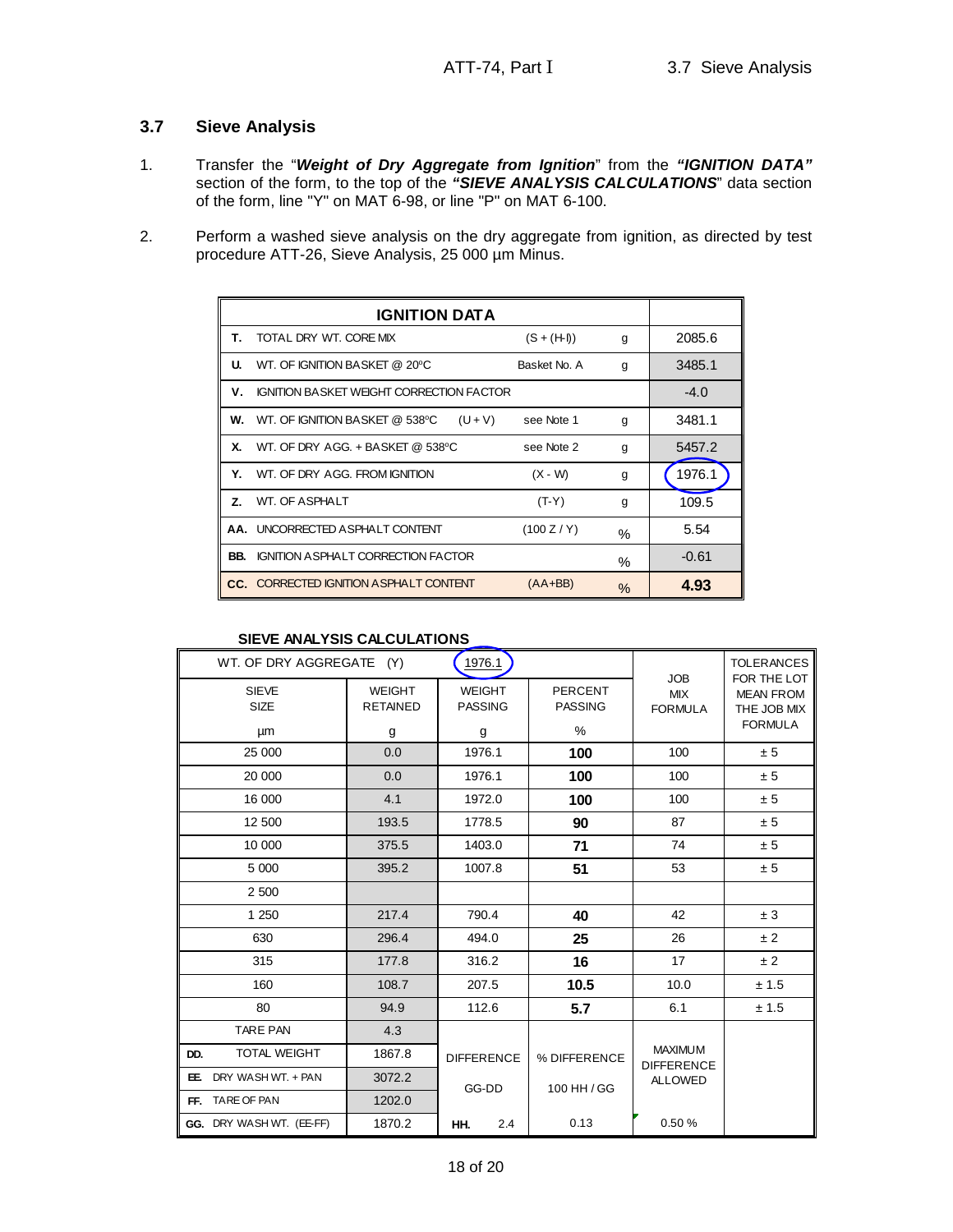# **4.0 Hints and Precautions**

- 1. **Review** and follow the manufacturer's ignition oven **safety and operational procedures** before using the ignition oven.
- 2. If ignition oven asphalt contents fluctuate due to varying or high amounts of combustible material in the aggregate, solvent extractions may be required.
- 3. Use care when loading and unloading the ignition sample baskets into the ignition oven to avoid touching or scraping the hearth plate, chamber sides, heating elements, or the thermocouples.
- 4. When removing the heated sample basket, or stainless steel mixing bowl, from the ignition oven, special care must be taken to use adequate protective clothing and handling equipment when moving the basket, due to the high temperatures involved. Caution must be exercised at all times when handling these items since failure to do so could result in serious injury, severe burns, or fire.
- 5. Use of a heat shield, such as a ceramic tile, is recommended to prevent damage to the electronic balance. Review and follow the balance operator' manual recommendations for weighing hot objects.
- 6. Following the burn cycle and after weighing the hot sample basket, the sample basket assembly should be placed on a heat-resistant surface and then covered with the safety cage to cool. The hot sample basket assembly should not be allowed to cool near any materials that are subject to ignition at the high temperatures encountered in this procedure.
- 7. It is very important to observe and follow all safety precautions when working around the ignition oven. In addition, always assume the sample baskets are hot and handle them with care.
- 8 There are a variety of different types of safety cages that can be placed over the baskets once they are removed from the oven. Regardless of the type, they need to be used and in place.
- 9. **DO NOT** attempt to heat any aggregates mixed with volatile chemicals in the ignition oven.
- 10. **DO NOT** override the ignition oven door lock.
- 11. Obtain and use appropriate safety equipment as per the oven manufacturer's instructions: e.g. Heat-resistant gloves that can withstand  $650^{\circ}$ C, and a face shield or safety glasses to protect the face and eyes.